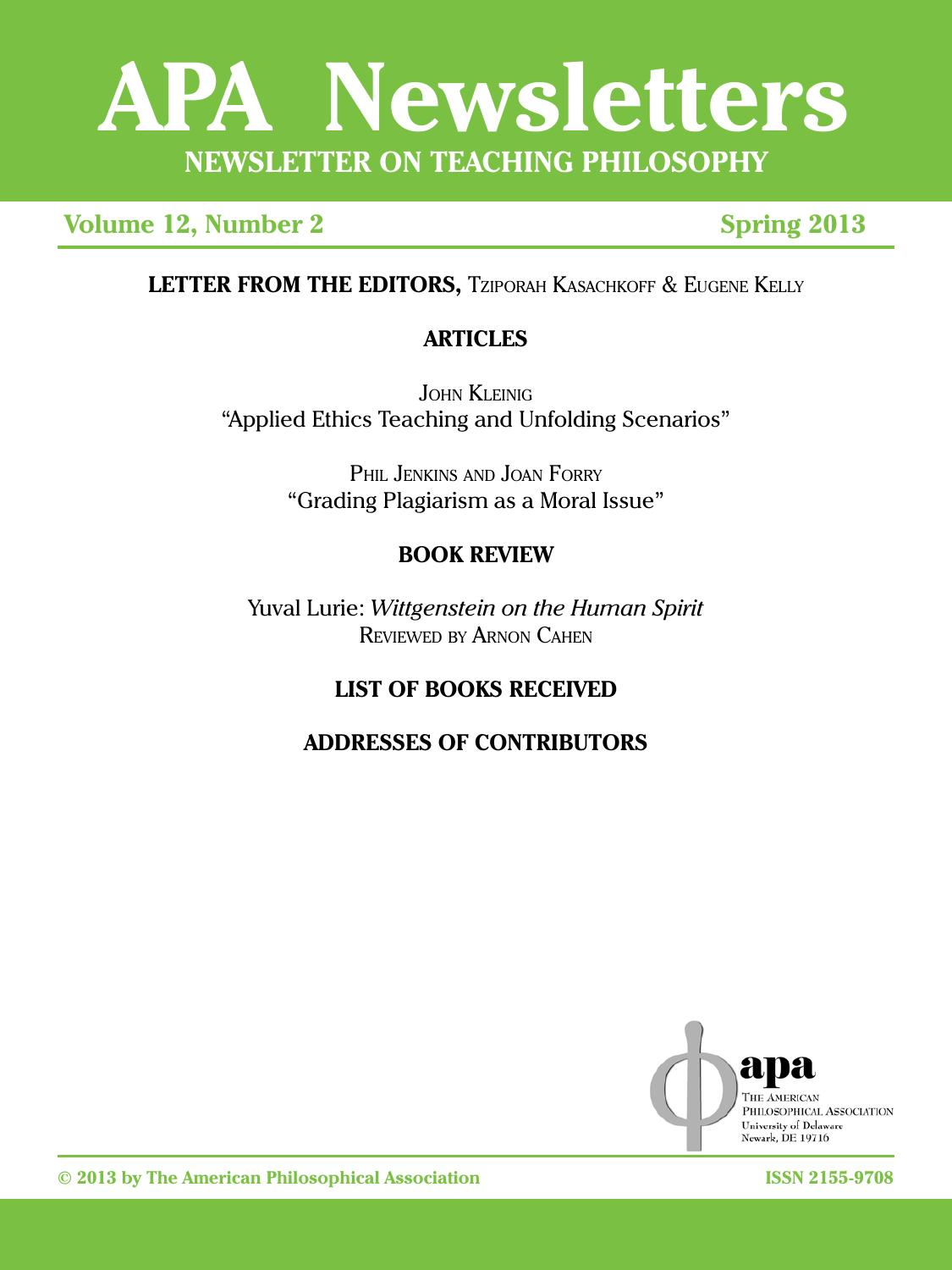# **APA Newsletter on**

# **Teaching Philosophy**

Tziporah Kasachkoff and Eugene Kelly, Co-Editors Spring 2013 Volume 12, Number 2

## **Letter from the Editors**

Tziporah Kasachkoff, The Graduate Center, CUNY ([tkasachkoff@yahoo.com](mailto:tkasachkoff%40yahoo.com?subject=)) Eugene Kelly, New York Institute of Technology ([ekelly@nyit.edu\)](mailto:ekelly%40nyit.edu?subject=)

We welcome readers to the spring 2013 edition of the *APA Newsletter on Teaching Philosophy*. This edition offers two articles, a review, and a list of books received for possible review.

The first article is by John Kleinig of John Jay College of the City University of New York and Centre for Applied Philosophy & Public Ethics, CSU. Professor Kleinig proposes a general procedure for teaching practical ethics to undergraduates. He then applies this procedure in a course on police ethics to students pursuing a career in police work, but he believes it could be easily adapted to courses in other areas of practical or professional ethics.

Students are first presented with real-life scenarios found in reports, newspapers, and other media from which they must isolate morally significant conflicts arising from them. A second assignment requires students to find by themselves similar media reports on specific cases of police work that, given some reflection, reveal ethically challenging conflicts that were perhaps not immediately apparent. Professor Kleinig uses the image of a wheel to describe the assignment and the process of inquiry it requires. The hub of the wheel is the action, decision, or situation identified as the focus of moral assessment, the spokes represent the points raised in its moral analysis, and the rim represents the necessity of some practical constraint on how far the analysis may be taken. Large normative theories are considered to be beyond the rim; the focus is upon the case, its moral implications, and its possible practical consequences for public policy.

Half of the paper contains examples of such scenarios taken from real life, in which the instructor guides his students in asking questions about the situation, and identifying places where "hard questions" may arise, that is, places where there are good reasons for deciding an issue in more than one way, and where negotiations between them is a matter not of applying some algorithm, but of good judgment, requiring such skills as empathetic awareness of the situation and a fair assessment of the interests of the agents.

The second paper, "Grading Plagiarism as a Moral Issue," is by Philip Jenkins of Marywood University and Joan Forry of Linfield College. Drawing on extensive literature concerning plagiarism (the paper contains an extensive bibliography), the authors discover a difficulty in using a purported moral failing

on the part of student plagiarizers as a ground for assigning a grade of failure. Such a procedure makes the instructor a kind of policeman, judge, and jury, for which he or she is perhaps ill suited; but, more importantly, such downgrading for moral failure sidesteps the generally accepted belief that a student should receive a grade based on a demonstration of competence alone. True, by plagiarizing, a student has failed to demonstrate competence in the assignment, and may for that reason deserve failure. But the authors note two further problems here. What if only a small part of the assignment was plagiarized? What if the student was confused about the assignment, and had no intention of cheating? The authors try to find a way out of these difficulties that will maintain both the necessity of assigning grades only for demonstrated competence, and the conviction that the moral turpitude represented by plagiarism needs to be fairly addressed by the grading process.

We offer one book review, Arnon Cahen on Yuval Lurie's *Wittgenstein and the Human Spirit.* The book takes up some of Wittgenstein's writing on extra-philosophical topics such as his *Culture and History,* and tries to understand them from the standpoint of the philosopher's technical philosophy.

As always, we encourage our readers to write for our publication. We welcome papers that respond to, comment on, or take issue with any of the material that appears within our pages. We welcome papers that reflect on some aspect of teaching philosophy or offer a new technique for teaching the process or content of philosophy.

A list of **Books Received** appears towards the end of this edition. Most of the books listed here and in our previous edition are still open for review. We encourage readers to suggest themselves as reviewers of books and other materials that they have found especially good for classroom use. When writing a review of material for our newsletter, please remember that our publication is devoted to matters of pedagogy and not to theoretical discussions of philosophical issues.

The following guidelines for all submissions should be followed:

- The author's name, the title of the paper, and full mailing address should appear on a *separate* page. Nothing that identifies the author or his or her institution should appear within the body or within the notes of the paper. Only the title of the paper should appear at the top of the first page of the paper.
- Both electronic and paper copies of papers are acceptable.
- Authors should adhere to the production guidelines that are available from the APA and that are available from the [APA's website.](http://www.apaonline.org)
- In the case of electronic copies, in writing your paper to disk, please do not use your word processor's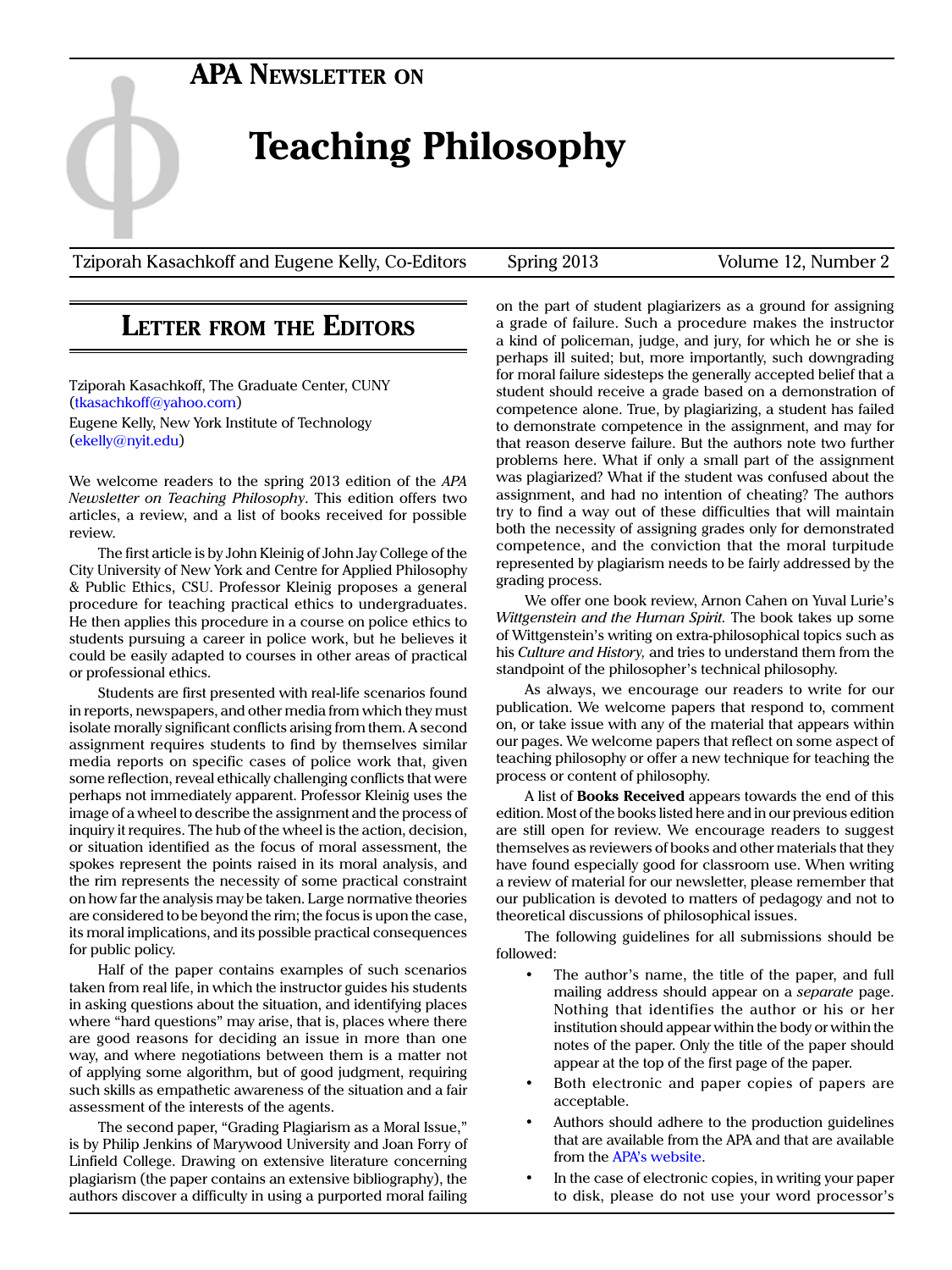footnote or endnote function; all notes should be added manually at the end of the paper.

Contributions should be sent to:

Tziporah Kasachkoff, PhD Program in Philosophy, The City University of New York Graduate School and University Center, 365 Fifth Avenue, New York NY 10016

Or:

Eugene Kelly, Department of Social Science, New York Institute of Technology, Old Westbury, NY 11568

All articles submitted to the newsletter are blind-reviewed by the members of the editorial committee. They are: Tziporah Kasachkoff, The Graduate Center, The City University of New York ([tkasachkoff@yahoo.com](mailto:tkasachkoff%40yahoo.com?subject=)), co-editor

Eugene Kelly, New York Institute of Technology ([ekelly@nyit.edu](mailto:ekelly%40nyit.edu?subject=)), co-editor Andrew Wengraf, Brooklyn College (ret.)

([andrew.wengraf@gmail.com](mailto:andrew.wengraf%40gmail.com?subject=))

Robert Basil Talisse, Vanderbilt University ([robert.talisse@vanderbilt.edu\)](mailto:robert.talisse%40vanderbilt.edu?subject=)

# **Articles**

### *Applied Ethics Teaching and Unfolding Scenarios*

### **John Kleinig**

*John Jay College of Criminal Justice, CUNY and Centre for Applied Philosophy & Public Ethics, CSU*

There are good reasons for giving the discussion of scenarios ethically challenging narratives—a significant place in applied and professional ethics courses, especially if those courses include actual and aspiring occupational and professional practitioners.[1](#page-4-0) Although this essay focuses on issues in police ethics, it might have just as easily concerned business or medical ethics[.2](#page-4-1) Relevant scenarios, particularly realistic ones, engage students with ethical challenges at a place at which they are more likely to encounter them; they make students aware of the complexities involved in moral decision making; they encourage students to develop their judgmental skills in a way that more formalistic approaches to professional ethics teaching do not; and, if tackled in a classroom setting, they reveal to students the benefits of bringing multiple perspectives to bear on challenging ethical problems.<sup>3</sup> This is not to deny that students should engage with some of the more general and formal issues and questions as they proceed with their courses—for example, broad discussions of deception or consent or privacy or coercion. But in working with scenarios it is recognized that just as there is a big gap between a study of anatomy, physiology, microbiology, and biochemistry and the day-to-day challenges of medical decision making there is also a significant gap between the so-called mid-level discussions that are often included in professional and applied ethics courses and the actual decisions with which practitioners are likely to be confronted[.4](#page-5-1)

In teaching a 300-level police ethics course over the years, I have usually made engagement with extended scenarios a significant part of the course—and often a major part of assessing students' engagement with the issues. In a first written assignment, the students are given an extended scenario

containing many substantive and strategic decision points and are asked to identify those points at which ethical questions arise (ordinarily, points at which decisions are or should be made because of their impact on others). They are then asked to indicate how they would/should respond to these questions. After marking the papers, I go through the scenario with the class indicating to the students where I think important ethical questions were involved, and I then suggest the pros and cons of responding to these questions in one way rather than another. The students are often surprised to see how incidents they had glossed over in the story pose quite significant ethical challenges. In addition to the earlier-mentioned benefits of scenario-enriched teaching, students also become aware of the way in which decisions taken at an earlier part of a narrative bear on the kinds of ethical decisions that are encountered later on. Ethical decision making is seen to be relevant not only as a feature of static or isolated situations but also as an element in the unfolding of an ongoing human story.

In a second assignment, the students are asked to create or develop a scenario of their own choosing and then to engage in a similar exercise—identifying ethically relevant points in their story, considering and weighing the ethical options at these points, including determining their relevance to later decision points in the narrative. Preparation for this second assignment is aided by class discussions in which we review a diversity of cases that show students how many different ways there are of raising and responding to ethical questions. The broadest lesson that students are encouraged to take away from these discussions is that whenever humans engage with each other, individually, collectively, or through institutional mechanisms, an ethical dimension to that engagement will be implicit.

In both assignments, there is a particular focus on what are termed "hard questions"—so-called primarily because the points at which these questions arise are such that there are good reasons for deciding in more than one direction. A tension is generated between or among values, with one value needing to be traded off against another. I see the challenge of learning how to negotiate these tensions as an important part of the exercise. I want students to come to appreciate that this "negotiation" is not formulaic or algorithmic but judgmental the skills involved are not simply rational skills as they are often promoted in the moral-decision-making literature, but skills involving empathy or what Paolo Freire spoke of as "conscientization.["5](#page-5-2) A certain type of sensibility is required as well as a capacity for what is more regularly referred to as "critical thinking" (not that I see any rigid bifurcation here).

The cases presented by scenarios may be not only morally but also psychologically hard—that is, they may require not simply the discernment and perceptive handling of moral conflict but also moral courage—say, the sort of courage that a police officer may need when confronted with the legally (and presumably morally) questionable behavior of someone who is also his or her friend.

Students are also encouraged to distinguish between "Monday morning quarterbacking" and live decision making in which there is no benefit from 20/20 hindsight. Because scenarios often provide a god's-eye view of events, students need assistance in seeing how real-world decision makers do not have the luxury of knowing actual outcomes, but must make choices under conditions of uncertainty. The challenge of making decisions under such conditions then becomes a problem in its own right, to be explored in discussion.

This year I added a further dimension to the consideration of scenarios in my course: exploration of currently unfolding scenarios. I did this partly in response to student requests for more up-to-date materials, but also as a way of connecting the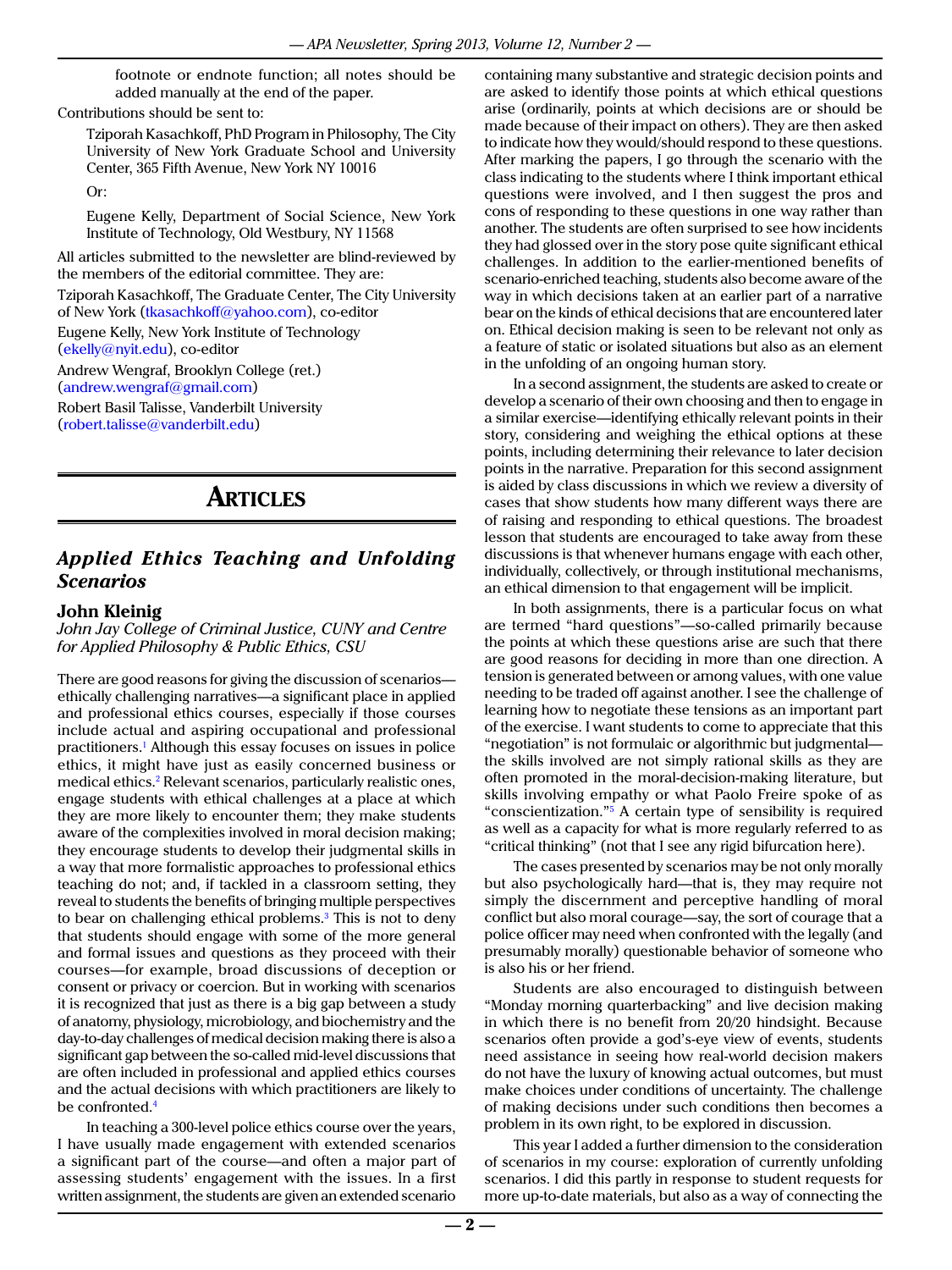course materials with the world of "breaking news." Although I have tried to update the basic discussion materials—adding, for example, discussions of taser use to that of intermediate force, material on "noble cause" corruption $^{\rm 6}$  to the more basic materials on corruption, and explorations of the use of various new surveillance technologies to discussions of deception and privacy—some students (a minority, alas) have asked for materials that engage with what they daily encounter or see portrayed in the news media. Despite some hesitations (grounded in what I see as the knee-jerk reactions of both media and students) I have experimented with a response to this request.

Each week I scour the media—particularly the *New York Times* but also other generally reputable news sources on the Internet—for current items that involve tough or controversial police decisions or responses to situations that I judge to raise ethically significant issues. (I have found that newspapers do not always capture what I myself find to be of ethical interest in a story.) I am rarely disappointed in my search. Teaching in New York, I find that the *Times* and the NYPD are cornucopiae of usually well- or well-enough researched police stories involving hard decisions of some kind or other—though I have no problems about stories from farther afield. For each class I preselect one student (or seek a volunteer), and provide that student with a news article (or two or three articles) on some current case, asking him or her to make a presentation at the following class in which she or he outlines the basic "facts" of the case, identifies the ethical issues that appear to be involved, and then makes reasoned suggestions about how those ethical challenges might be (or might have been) resolved. If s/he so wishes, the student who is to make the presentation is encouraged to do further research on the case. After the brief presentation—no more than a few minutes—other students are encouraged to respond to the presentation. For some it will be the first time they have thought about the case (even though I will have mentioned it in the previous class); others will have encountered it on TV or elsewhere and will already have some idea concerning its contours and normative dimensions.

Among the general lessons that might be learned from this way of proceeding are the following: (a) recognition that news stories are often partial and unfolding—that it takes time for "facts" to "clarify" and that even when they do, there are often disputes as to what those facts are.<sup>[7](#page-5-4)</sup> This is particularly so where the stories have had a "racial" dimension—say, an African-American is shot by a Caucasian police officer; and (b) an awareness that individual cases need "ethical backgrounding" if they are to be fruitfully discussed. In other words, a productive discussion of a situation in which police have engaged in intelligence gathering (say, by infiltrating Muslim groups in search of terrorism-related information) works best if the students have thought about the ethical dimensions of such notions as privacy, legitimate police powers, accountability, and profiling, and perhaps even of the extent to which ends may justify means. As it happens, my course syllabus explicitly includes discussions of these more general topics, and so the unfolding scenarios provide opportunities to look back at and forward to some of the more abstractly discussed course materials.

Over the semester we explored approximately twenty cases of considerable diversity and usually of great interest to the students. What follows are a few examples of the news items we discussed, and that in form if not substance might be apposite to the teaching of other courses in professional or applied ethics.

Early in my last semester's course, a prominent news item concerned a police shooting in which two on-duty police

officers at the Empire State Building (ESB) were warned by shouts from construction workers that a well-dressed man had just shot someone in the next street and was now walking past the ESB.<sup>[8](#page-5-5)</sup> The officers approached him, at which point the man in question reached into a bag, took out a pistol, and pointed it at them. Between them, the officers fired sixteen shots, of which seven hit the gunman (who died). But nine bystanders were also wounded either directly or as a result of ricochets. The case raised several issues with ethical import, including: how best to address the risks associated with firearm use in crowded areas; morally viable and practical alternatives to an immediate confrontation; the level of risk to which police should expose themselves in trying to apprehend someone believed to be dangerous; the types of ammunition to which police ought to have access;<sup>9</sup> and, more generally, whether police departments provide adequate training for firearm use and for firearm use in public areas.<sup>10</sup> The case in question highlighted issues that were shown even more dramatically in some other cases that arose later in the semester—that police are notoriously bad shots, hitting their targets on average about one-third of the time, and often endangering others.[11](#page-5-8) This fact drew attention to an important disconnect between movie portrayals of police work and real-world policing, and reminded students to beware of importing unrealistic expectations into police-citizen encounters. The Empire State Building shooting case was soon followed by another one in which police, alerted to an armed bodega robbery, rapidly converged on it.<sup>[12](#page-5-9)</sup> Unbeknown to the police, the robbers had fled into the rear of the shop, and two employees, seeing their opportunity for escape, rushed out through the front door. The first gestured in a way that indicated that the robbers were inside/behind, and the second, following soon after, collided with an officer and was "accidentally" killed. Given the speed at which events unfolded in this latter case, and the fact that an innocent person was first the victim of a robbery and then the victim of a lethal "accident," questions were raised about how best to ensure responsible split-second decisions, how one should responsibly respond to ambiguous situations, and, in general, the ways that police should deploy themselves in emergencies. To emphasize the "accidental" nature of the shooting, the NYPD posted to the web a "collage" of tapes from security cameras, and students were able to review the cameras' perspectives again and again. It was interesting how, despite the visual record, students, police, and other commentators had divergent interpretations of the "facts."

Two rather different cases highlighted issues of privacy: first, following a tipoff, a trained police dog was brought to the front door of a house in Florida in which it was suspected that marijuana production was taking place.[13](#page-5-10) On sniffing at the base of the door, the dog detected the drug and a warrant to enter the house was then obtained. Did this strategy for obtaining the warrant violate legitimate privacy rights? The second case involved a truck driver who was stopped because of expired plates. Noticing the driver's anxiety (and subsequent refusal to allow the vehicle to be searched), an accompanying police dog was given what is referred to as a "free air sniff." Alerted by the dog's interest in the driver's door handle, officers subsequently found drugs and drug-making materials on board. *Inter alia*, class discussion of the two cases focused on the distinction made in U.S. law between a home and vehicle as private space, prompting a consideration of an ethically defensible "zone of privacy"—kinds of information, or kinds of spaces (an issue about which there are strong E.U.-U.S. disagreements). On October 31, 2012, the two cases were argued before the U.S. Supreme Court. Because of the appearance of earlier news items, as well as because of discussions of these cases in class, students in my course had the opportunity to think about the cases before and after the Supreme Court date, and to predict,

**— 3 —**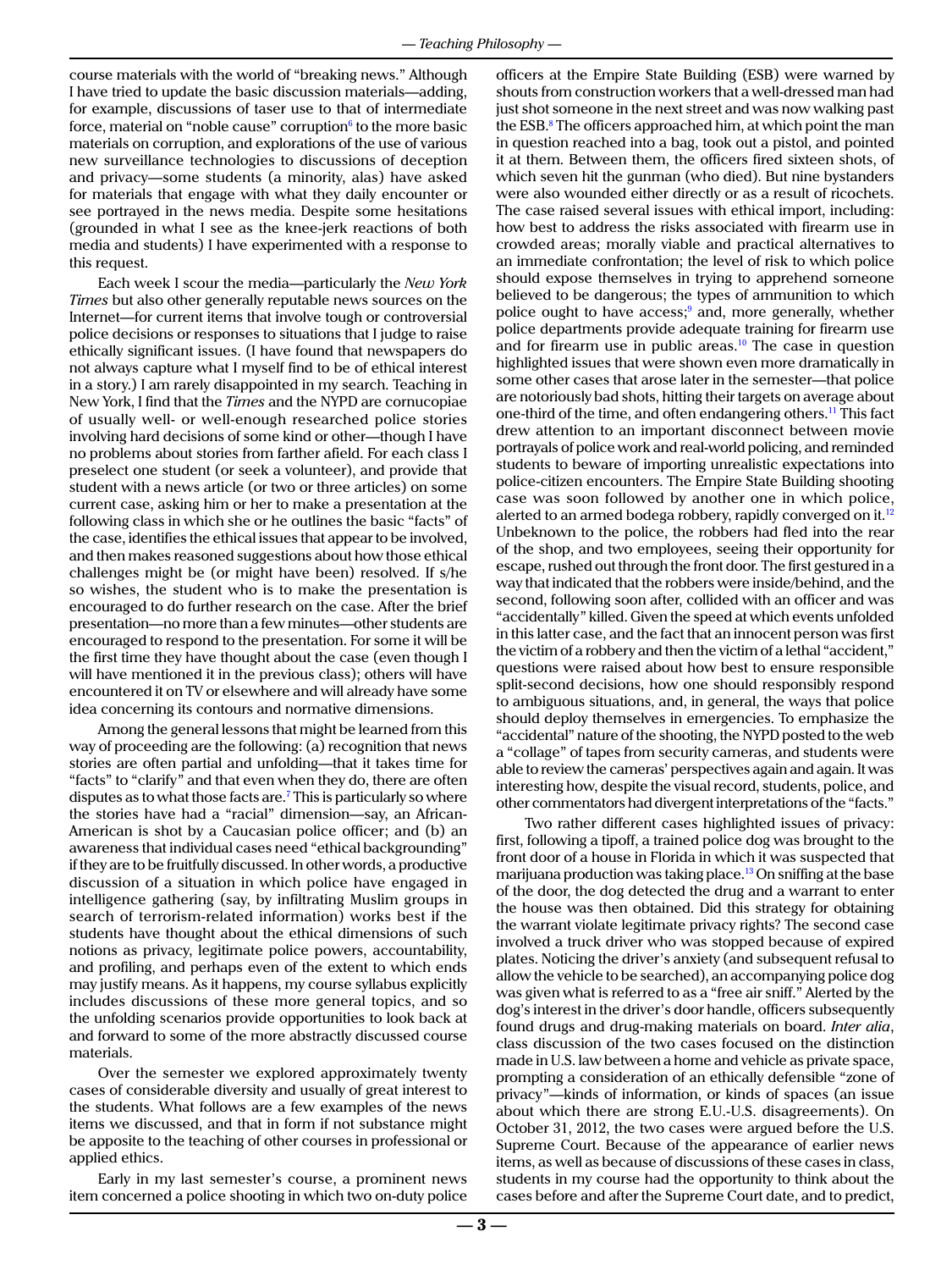on the basis of the latter, how the court might decide them (though the decision is not expected until 2013). In addition to focusing on how cases of these kinds can challenge the ethical lines we draw between legitimate and illegitimate demands for privacy, we were led by the court debate and its appeal to an earlier precedent<sup>14</sup> to consideration of the privacy implications of various surveillance technologies, to the distinction between privacy and secrecy, and even to consideration of the extent to which privacy rights should be preserved in an age of terrorism.

In a classroom situation there are significant constraints on how far afield such discussions can and should go, but some latitude gives students an opportunity to get a feel for the larger web of important issues that may be opened up by something as specific as the circumstances in which drug-sniffing dogs are used.

The issue of the ethical legitimacy or illegitimacy of privacy violation was presented for class discussion via another news article that was published during the semester. According to it, the NYPD had expended considerable resources infiltrating Islamic organizations and mosques in an endeavor to gain "terrorist-related intelligence.["15](#page-5-12) The years-long investigation yielded no tangible leads and, when made public, did little to sustain the already-fragile relations that the Muslim community has had with city and federal authorities. The social costs of such profiling harkened back to the lively debate that existed just prior to 2001, when an incident involving police profiling on the New Jersey Turnpike generated considerable police soul-searching with regard to the offense of DWB—"Driving While Black."<sup>[16](#page-5-13)</sup> Students in the course—mostly minorities—were encouraged to ask whether there were any significant differences between the earlier and discredited profiling and the more recent terrorismrelated cases. The news story gained added poignancy and relevance when a news item (and subsequently a letter from the president of our college) indicated that the college's Muslim Students Association had been among those infiltrated (by a Muslim student from another college at the same university).<sup>[17](#page-5-14)</sup>

In classes devoted to the issue of intermediate (less-thanlethal) force it has regularly been my view that the less likely an intermediate force strategy will cause visible or permanent damage the greater will be the temptation for police to misuse it. Some years ago I pointed to what I deemed the overuse of capsicum spray to illustrate my contention: rather than argue with either a crowd or passive protesters to get them to move, or go to the trouble of arresting and carrying away "dead weight bodies," police resorted to the easy (but questionable) option of using the spray to move people to where they wanted them. Nowadays we have an explosion of taser use within police departments. Several stories involving questionable taser use appeared during the semester and provided students with an opportunity to see how well (or badly) departmental "continuum of force" policies work, $18$  and to consider why so many tasers have come to be deployed within a relatively short period of time. The question, of course, is how—using technological and training strategies—tasers may be used more accountably.<sup>19</sup>

Police are expected to use their considerable discretion wisely, though experience and professional common sense may sometimes be better guides to its use than training admonitions. Several of the cases that we examined manifest the testing of officers' discretionary skills, sometimes in surprising ways. One case involved a truck parked on the median strip of an Ohio highway, containing a very inebriated driver. $20$  Two officers found themselves unable to communicate with him—they spoke no Spanish—and on video they decided to remove him and leave him at a nearby Taco Bell in the hope that a Spanish speaker would assist him to call for someone to pick him up. They left, and the driver later wandered out on the highway where he was killed by oncoming traffic. Was this a case where humane discretion and good will went wrong? Was this a case of laziness on the part of the highway patrolmen? Or mere bad luck? I encourage my students to probe different aspects of the story, including quotations from a recording of the officers' conversations between themselves, to assess whether discretion had been appropriately exercised.

Discretionary judgments were also involved when a New York cyclist, irate that a police car pulled into a cycle lane ahead of him, got into a shouting match that escalated to the point at which, before he was taken into custody, the cyclist slapped an officer and the officer punched the cyclist back. $21$  When the officers learned the cyclist's identity—he was the eightyfour-year-old editor of a local newspaper—they realized that they might have a public relations problem on their hands, and informed the commanding officer. The latter asked the arrestee for his version of what went on, and then set up a meeting at which he informed the editor that although he was wrong to slap the officer and needed to be held accountable for it, the officer was also wrong to punch him back, and that he too would be held accountable. The editor left not only with a sense that he had acted foolishly, but also that his "new best friend" had responded in a fair manner. Discretion well exercised, albeit at a very high level.

In another case—or, to be accurate, series of cases—a recent *New Yorker* article highlighted the problems posed when young people, arrested for drug offenses, are offered the following deal by police: work as confidential informants and in return not have criminal charges pressed against them.<sup>22</sup> The article highlights the risky bargain involved for those who take the deal; the exploitation that is encouraged; and, in some cases, the tragic consequences for naïve young adults who are asked to participate in hazardous undercover operations with little idea of the dangers that they are exposing themselves to.

The above cases also tie in with a large theme in the course: the use of deceptive tactics by police. Students must grapple with general questions of truthfulness and deception, and then the various moral and social costs that are involved when governmental agents deploy deception in order to "fight crime." The assumption by police is that the deception and/ or manipulation of the truth is justified by the ends they serve. Some of the cases we discuss point to a much more nuanced understanding.

The foregoing represent a small sampling of the current and unfolding cases that we reviewed in the course of the semester. What this meant is that students were engaged with the ethical assessment of cases that were—quite often—appearing on their TV and in other news-sources. They were thus provided with background and framing materials that helped them to see these events within a larger framework, and they were encouraged to become more informed and interested critics of their everyday world (too often circumscribed by music groups and fashion trends rather than by social issues $^{23}$  $^{23}$  $^{23}$ ).

**Notes**

- <span id="page-4-0"></span>1. Even if many of the students are not actual or aspiring occupational/professional practitioners, they are likely to be users of services and thus have a significant interest in how those services are provided.
- <span id="page-4-1"></span>2. One reviewer suggested that police scenarios may have an immediacy that those in business and medical ethics do not. That may sometimes be the case, though in some of the cases we considered the newspaper reporting was current whereas the issue reported had occurred sometime previously—it took a while for it to reach the newspapers (or reappear as "current news"). My sense is that papers such as the *New York Times* regularly report ethically interesting cases in their

**— 4 —**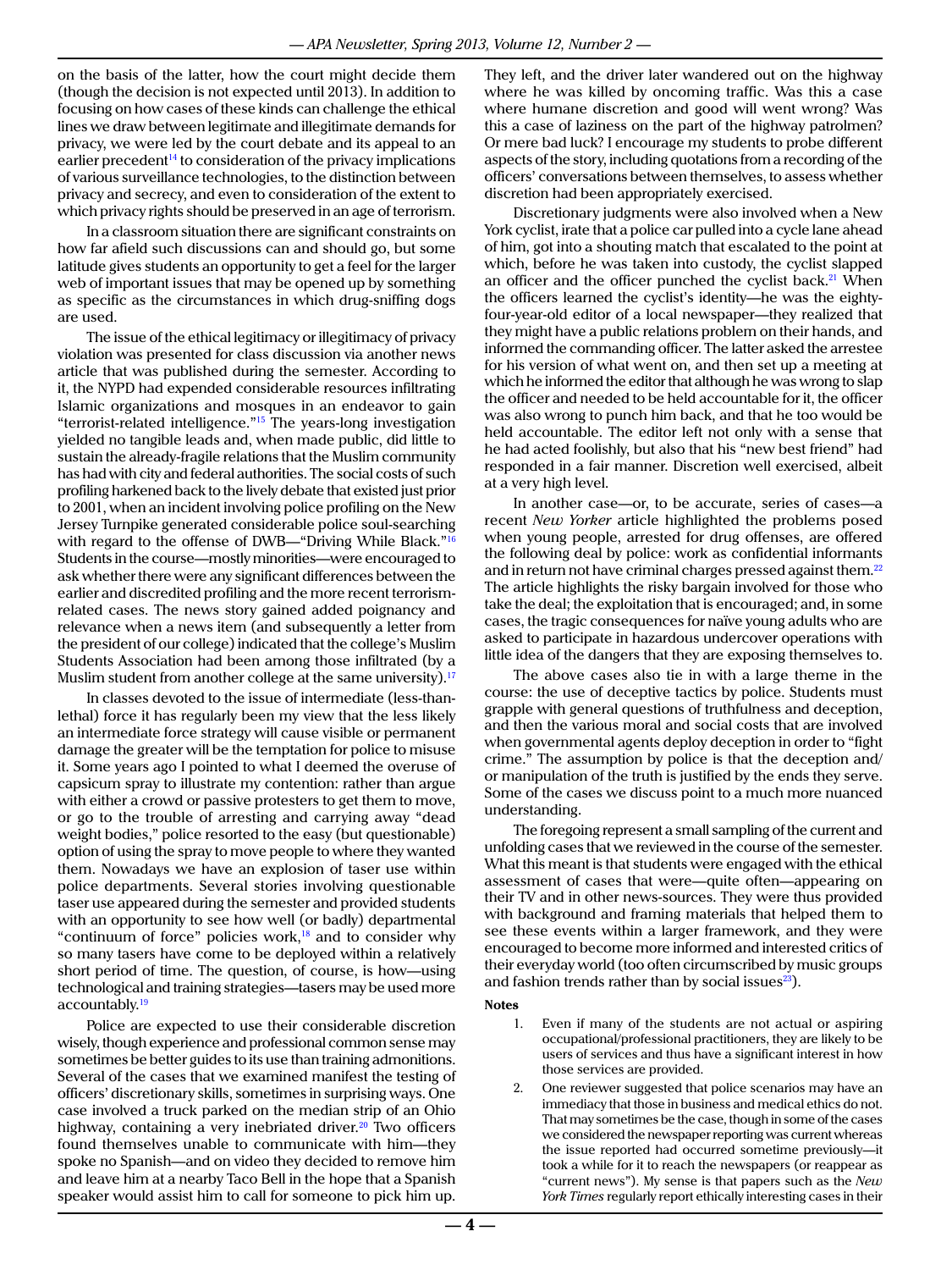business, science, and magazine sections. In addition, there are regular trade magazines in business and medicine that report on recent cases.

- <span id="page-5-0"></span>3. I have endeavored to develop these ideas and others at greater length in "Reflections on Teaching Police Ethics with Scenarios," in *Professional Policing Practice*, ed. P. A. J. Waddington, Martin Wright, and John Kleinig (Oxford: Oxford University Press, in press 2013), 25–42.
- <span id="page-5-1"></span>4. There is an even bigger gap between grand moral theory deontological, consequentialist, contractualist, and virtue and the kinds of ethical considerations that are likely to be relevant to the particular cases that we discuss. Although the students are alerted to grand theory and may even have studied it in earlier courses (they are normally expected to have completed a general philosophy course—"Knowing, Being, and Doing"—prior to entering the Police Ethics course), I make no more than occasional gestures toward such grand theory—partly to discourage their simplistic "reading off" moral judgments from such theories, partly because I do not believe that any grand theory has a monopoly on the "truth," and partly because many of the ethical considerations likely to be advanced in particular cases might be accommodated within more than one grand theory. I sometimes analogize the process of scenario inquiry as a wheel in which the hub comprises a particular action or decision whose appropriate evaluation generates a variety of questions that need to be addressed (the spokes), and the rim as a practical constraint on how far back the inquiry can be expected to go (for the purposes of a course). Grand theory normally lies outside the rim.
- <span id="page-5-2"></span>5. Paolo Freire, *Education for Critical Consciousness* (New York: Seabury, 1973).
- <span id="page-5-3"></span>6. A term coined by Edwin Delattre and based on Plato's support for "noble lies" in the Republic. For a review of the literature, see John Kleinig, "Rethinking Noble Cause Corruption," *International Journal of Police Science and Management* IV, no. 4 (2002): 287–314.
- <span id="page-5-4"></span>7. Breaking news stories often give accounts of "what happened" that are amended over the next several days. Nevertheless, even with such amendments there can be ongoing disputes about motives and care.
- <span id="page-5-5"></span>8. See Joseph Goldstein and Wendy Ruderman, "Decision by 2 Officers to Open Fire in Busy Midtown Leaves Bystanders Wounded," *New York Times*, August 25, 2012; Michael Wilson, "After Bystanders Take Bullets, Questions on Police Protocol," *New York Times*, August 26, 2012.
- <span id="page-5-6"></span>9. J. B. Brady, "The Justifiability of Hollow-Point Bullets," *Criminal Justice Ethics* 2, no. 2 (1983): 9–18.
- <span id="page-5-7"></span>10. It is not uncommon for police actions to generate a concern with the adequacy of departmental policies and training practices. A notable example was the Amadou Diallo case. For the *New York Times* coverage, see [http://topics.nytimes.](http://topics.nytimes.com/topics/reference/timestopics/people/d/amadou_diallo/index.html) [com/topics/reference/timestopics/people/d/amadou\\_diallo/](http://topics.nytimes.com/topics/reference/timestopics/people/d/amadou_diallo/index.html) [index.html.](http://topics.nytimes.com/topics/reference/timestopics/people/d/amadou_diallo/index.html)
- <span id="page-5-8"></span>11. In one other case we discussed, police fired eighteen shots, hitting the target once in the buttock, but also wounding his innocent girlfriend. See Moriah Balingit, "Pittsburgh Police Officer OK after Being Shot in Stanton Heights," *Pittsburgh Post-Gazette*, October 12, 2012. Another case featured a Texas practice in which police attempt to bring high-speed pursuits to a conclusion by shooting at the tires of "fleeing vehicles," sometimes with unintended effects. See Manny Fernandez, "Texas Chase and Shooting by Officers Under Inquiry," *New York Times*, November 10, 2012.
- <span id="page-5-9"></span>12. Colin Moynihan and Nate Schweber, "Police Fatally Shoot a Man Outside a Bronx Bodega," *New York Times*, September 7, 2012.
- <span id="page-5-10"></span>13. Jonathan Stempel, "Will Police Dogs Pass Supreme Court Sniff Test?" NBC News, October 28, 2012. [http://www.msnbc.](http://www.msnbc.msn.com/id/49587699/ns/us_news-crime_and_courts/) [msn.com/id/49587699/ns/us\\_news-crime\\_and\\_courts/](http://www.msnbc.msn.com/id/49587699/ns/us_news-crime_and_courts/); Lyle Denniston, "Argument Recap: If You Lose Scalia . . .,"

SCOTUSblog, October 31, 2012. [http://www.scotusblog.](http://www.scotusblog.com/2012/10/argument-recap-if-you-lose-scalia/) [com/2012/10/argument-recap-if-you-lose-scalia/](http://www.scotusblog.com/2012/10/argument-recap-if-you-lose-scalia/).

- <span id="page-5-11"></span>14. *Kyllo v. United States*, 533 U.S. 27 (2001), in which a heat sensor was used on the outer wall of a house to determine whether a heat-lamp-aided internal marijuana crop might have been growing.
- <span id="page-5-12"></span>15. Adam Goldman, "NYPD: Muslim Spying Led to No Leads, Terror Cases," Associated Press, August 21, 2012; Ryan Devereaux, "NYPD Intelligence Chief Wanted Sources in Every Mosque within 250 Miles," *The Guardian* (UK), February 23, 2012.
- <span id="page-5-13"></span>16. David A. Harris, "Driving While Black: Racial Profiling on Our Nation's Highways," An American Civil Liberties Union Special Report June 7, 1999. [http://www.aclu.org/racial](http://www.aclu.org/racial-justice/driving-while-black-racial-profiling-our-nations-highways)[justice/driving-while-black-racial-profiling-our-nations](http://www.aclu.org/racial-justice/driving-while-black-racial-profiling-our-nations-highways)[highways](http://www.aclu.org/racial-justice/driving-while-black-racial-profiling-our-nations-highways).
- <span id="page-5-14"></span>17. Jeremy Travis, Letter to the John Jay Community, October 25, 2012.
- <span id="page-5-15"></span>18. These policies are designed to match the level of legitimate force with a presenting situation, and are often represented diagrammatically. Among the cases that came to our notice were Janice Morse, "CPD Changes Taser Policy After Study Finds They Can Cause Death," Cincinnati.com, September 18, 2012; Denise Callahan, "Taser Use Drops in Many Ohio Police Departments," Officer.com, September 24, 2012; Helen Carter, "Police Taser Blind Man Mistaking his White Stick for a Samurai Sword," *The Guardian* (UK), October 17, 2012, [http://](http://www.guardian.co.uk/uk/2012/oct/17/police-taser-blind-man-stick) [www.guardian.co.uk/uk/2012/oct/17/police-taser-blind-man](http://www.guardian.co.uk/uk/2012/oct/17/police-taser-blind-man-stick)[stick](http://www.guardian.co.uk/uk/2012/oct/17/police-taser-blind-man-stick); and Isabel Mascarenas, "Man Tasered by Police Calls it 'Brutal'," *Pinellas Park News*, November 14, 2012, [http://](http://pinellaspark.wtsp.com/news/news/151640-man-tasered-police-calls-it-brutal) [pinellaspark.wtsp.com/news/news/151640-man-tasered](http://pinellaspark.wtsp.com/news/news/151640-man-tasered-police-calls-it-brutal)[police-calls-it-brutal.](http://pinellaspark.wtsp.com/news/news/151640-man-tasered-police-calls-it-brutal)
- <span id="page-5-16"></span>19. I had already provided students with a general article of my own: "Ethical Constraints on Taser Use by Police," *Policing* (September 2007): 284–92, doi:10.1093/police/pam037.
- <span id="page-5-17"></span>See Ally Marotti, "On Video, Deputies, Trooper Discuss Man," *Columbus Dispatch*, September 1, 2012; Ally Marotti, "Deputies, Trooper Charged with Failure to Arrest Drunk They Left at Taco Bell," *Columbus Dispatch*, September 15, 2012.
- <span id="page-5-18"></span>21. George Capsis, "Beyond the Letter of the Law," *WestView News*, June 2012, [http://westviewnews.org/2012/06/](http://westviewnews.org/2012/06/westview-letter-june-2012-beyond-the-letter-of-the-law/) [westview-letter-june-2012-beyond-the-letter-of-the-law/](http://westviewnews.org/2012/06/westview-letter-june-2012-beyond-the-letter-of-the-law/).
- <span id="page-5-19"></span>22. Sarah Stillman, "The Throwaways," *The New Yorker*, September 3, 2012.
- <span id="page-5-20"></span>23. I estimated that in a college of criminal justice probably no more than 15 percent of my students kept abreast of news items relating to their course materials.

### *Grading Plagiarism as a Moral Issue*

# **Phil Jenkins**

*Marywood University*

#### **Joan Forry** *Linfield College*

### **Introduction**

At one time or another, teachers must deal with the problem of plagiarism, a kind of academic cheating in which a student presents the written work of others as her own. "Plagiarism, a type of cheating, is claiming the ideas or words of others to be one's own, [even] if just passively by not referencing their true source—in short, theft of intellectual property."[1](#page-10-0) Plagiarized work presents itself in a variety of forms. Some students may too closely paraphrase someone else's material without citing the source of that material, while others may take small or large chunks of others' written work and submit it as their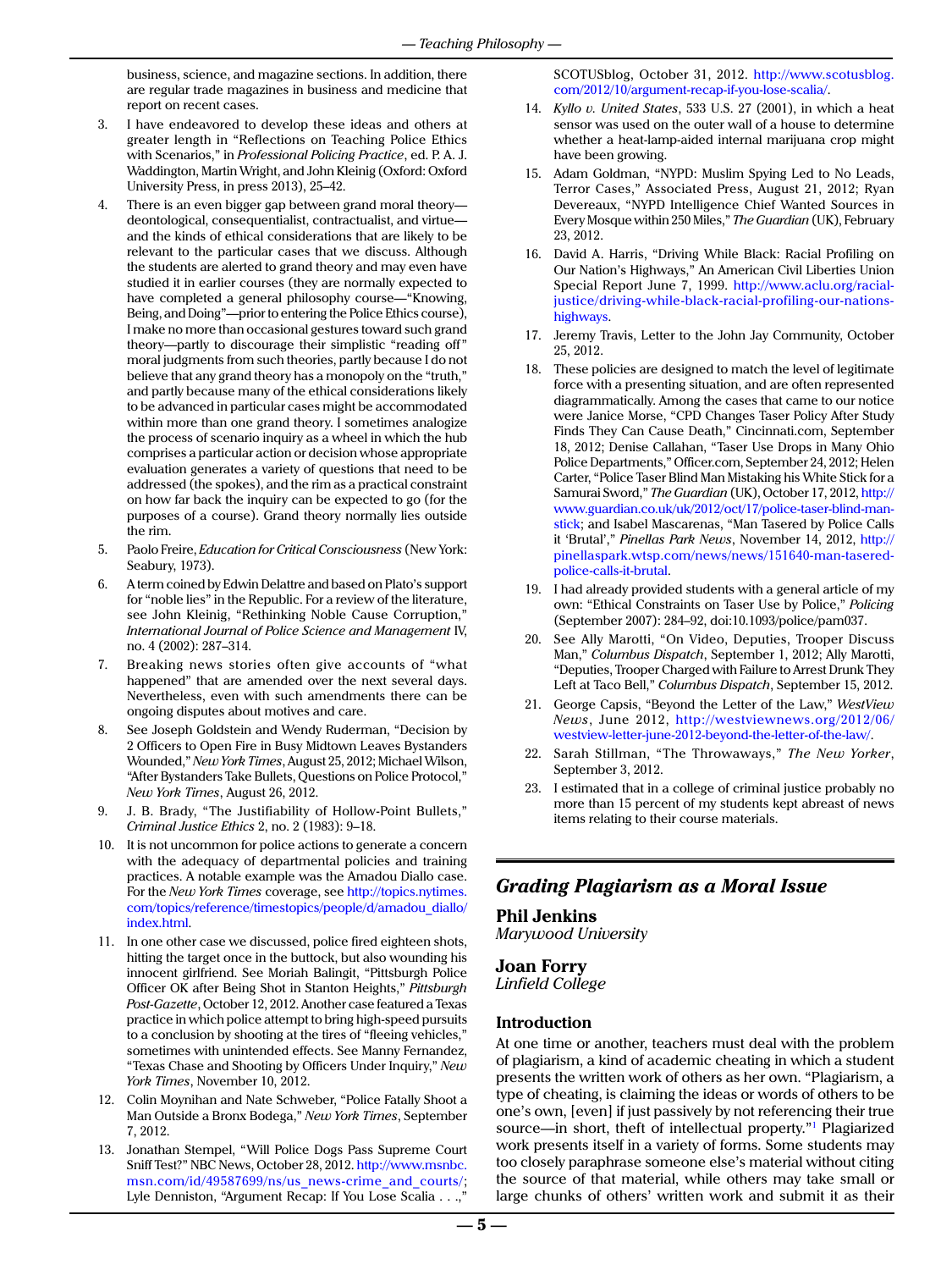own writing. Such actions may be intentional, in which case a student understands that she is plagiarizing and does so to gain an unfair advantage, or unintentional, in which case a student does not understand the methods for the proper citation of sources. While it is clear that plagiarism is a big problem, what is not so clear is the basis on which teachers should grade plagiarized assignments. Honor codes—the first of which, in America, appeared in 1779 at William & Mary—often explicitly cast plagiarism, and academic cheating in general, as *ethical*  violations. However, honor codes stop short of justifying why *grades* should be the means by which the moral failings of students should be addressed.<sup>[2](#page-10-1)</sup> That is, even when honor codes and policies, implicitly or explicitly, present plagiarism as a moral or ethical transgression, the most comprehensive of these do not address the question: What is the justification for using *grades* to punish plagiarism[?3](#page-10-2)

Many, perhaps most, professors at the college level regard plagiarism as a moral wrong. They see plagiarism as an offense to the discipline, to the institution, and perhaps even to intellectual integrity itself. These teachers punish perpetrators, usually by giving a plagiarized paper a significantly lower grade or a zero, on either deontological or consequentialist grounds. If they judge plagiarism as wrong on deontological grounds, plagiarism is wrong because the student has violated a duty to present oneself truthfully, and the teacher may lower the plagiarizing student's grade as retribution for the student's unjust act. If plagiarism is judged as morally wrong on consequentialist grounds, its wrongness is seen to consist in its negative consequences. Such consequences might include contributing to a culture of misrepresentation, intellectual theft, and suffering by those that might depend on the knowledge of those who had cheated some part of their way into a profession. For the deontologist, the low grade is given as retribution. For the consequentialist, it is intended as a deterrent to future plagiarism.

However, some professors have argued that giving students grades based on anything but course mastery is itself unethical. In his essay "Fair Grades," Daryl Close claims, "Grading should be [solely] based on the student's competence in the academic content of the course."[4](#page-10-3) On Close's view, plagiarism must be seen as a failure of the student to demonstrate mastery of the course content, and the work should be graded according to *this* failure only. Determining grade consequences for a plagiarized essay, then, requires taking into account how much of that paper was plagiarized and how much of the paper demonstrates the student's competence in the subject matter. The moral *wrongness* of the act of plagiarism should not be factored into the calculation of the plagiarizing student's grade. Indeed, on this view, teachers who assign grades based on immoral conduct are themselves committing a moral wrong.

The goal of this article is to propose a basis for grading plagiarism that does not factor in the moral views of the teacher. We consider whether a grade given for a plagiarized paper should be intended as punishment for immoral conduct. This is an important issue, and of particular concern to philosophy teachers. Sometimes, despite all best efforts painstakingly and creatively to instruct students on plagiarism and academic cheating and how to avoid it, the most conscientious teachers will encounter plagiarism. Philosophy teachers, perhaps more than teachers in some other fields, pride themselves on the bases upon which their educational practices spring. As such, we ought to be especially clear about the grounds on which we grade plagiarized work and the messages we communicate through the practice of grading. Additionally, our justifications for grading plagiarized work ought to be consistent with a clearly articulated statement of the purpose of grades.

We shall begin by detailing some purposes and principles of grading. Our aim here is to call into question some commonly held assumptions about the practice of grading to highlight the problems that arise when teachers use grading as a way to deal with plagiarism as a moral wrong. Second, we shall present and discuss two different approaches to evaluating plagiarism. We refer to the first approach as the "Moral Violation" view, a view that maintains that plagiarized work ought to be penalized by punitive grading because the student has committed an ethical violation. We refer to the second approach as the "Course Mastery" view, drawing from Daryl Close's arguments in his 2009 article, "Fair Grades." This view holds that a plagiarized paper should be graded according to the level of mastery over course material that it exhibits rather than on ethical considerations concerning the construction of the paper. Third, we shall consider an additional approach to grading plagiarism, one we will propose after an examination of the crucial elements that make plagiarism undesirable in the first place. Our hope is that this paper will spark discussion about this difficult issue around which so many awkward and sometimes even strained teacher-student relations revolve.

### **Purposes and principles of grading**

Evaluating whether, when, and to what extent student learning has occurred is one of the most important duties of a teacher. Such evaluation culminates in the practice of assigning grades. Unfortunately, college teachers do not get much teaching instruction in their graduate (or other professional) training, and they receive even less training on how to evaluate, and thus *grade*, student work. Most teachers approximate the practices and justifications of the college instructors who graded *them*. Instructors tend to think they know what grades are for and have a rudimentary view on the ethics of evaluation. However, often, important questions regarding the assumptions underlying the practice of grading are left unasked. This is, in our view, unfortunate, as grades *matter* in that they serve broader sociocultural functions. Francis Schrag, in "From Here to Equality," argues that "[G]rading practices convey norms students are expected to internalize.["5](#page-10-4) In other words, grades are society's way of letting students and their transcript readers know how their abilities rank compared to others, a quantitative way of evaluating qualitative dimensions of student performance and behavior. What, then, is the purpose of grading? And, what are we doing when we perform this activity of grading?

The purpose of grading, according to Daryl Close, is to provide "the student and other transcript readers with an expert assessment of the student's knowledge or skills in the course subject matter."[6](#page-10-5) Steven Cahn agrees: "A grade is intended to represent an expert's judgment of the quality of a student's work within a specified area of inquiry."[7](#page-10-6) Robert Paul Wolff claims that what we call "grading" refers to a hybrid process in which we, as teachers, may engage in three very different kinds of activities. According to Wolff, there are three "species" of grading: criticism, ranking, and evaluation.<sup>[8](#page-10-7)</sup> Criticism refers to "the analysis of a product or performance for the purpose of identifying and correcting its faults or reinforcing its excellences,["9](#page-10-8) while ranking is a "relative comparison of the performances of a number of students, for the purposes of determining a linear ranking of comparative excellences.["10](#page-10-9) Evaluation is the "measuring of a product or performance against an independent and objective standard of excellence. It issues in some sort of *grade* which expresses the teacher's judgment of the absolute merit of the student's performance.["11](#page-10-10) For Wolff, the function of criticism is educational, as learning requires one to "submit oneself to the discipline of a standard" and to engage in the process of criticism is to do just that.<sup>12</sup> Criticism is, on this view, *internal* to the process of education. Evaluation,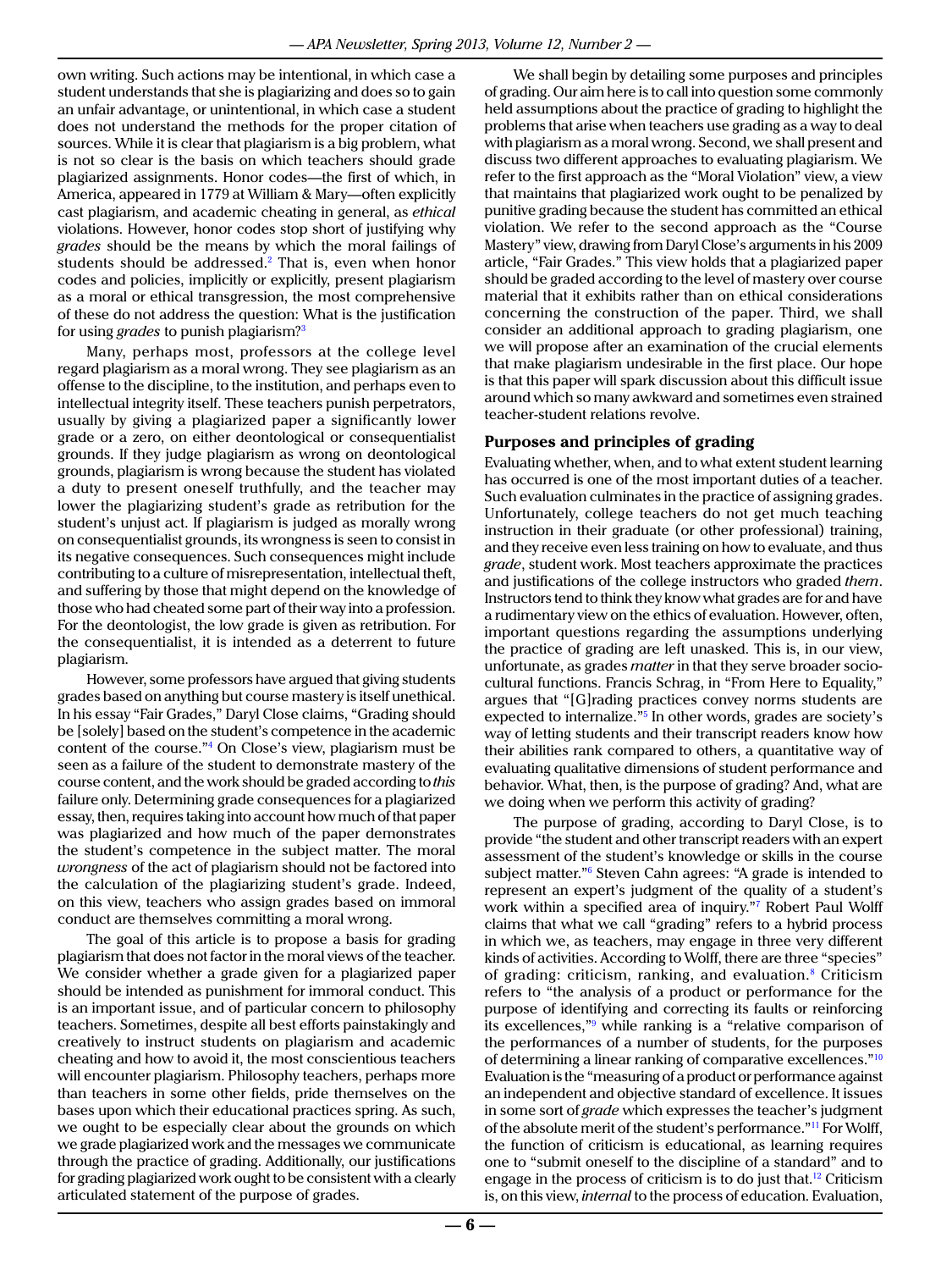on the other hand, serves not an educational function, but a *professional* one. The arbiters for admission into a profession look to grades for information on a person's qualifications to perform the duties demanded by that profession.<sup>[13](#page-10-12)</sup> In this way, evaluation is *external* to the process of education. This characterization of evaluation is consistent with, and echoes, Close's view of the purpose of grading[.14](#page-10-13)

The distinctions that Wolff calls our attention to are important because (as we will show) there are ethical considerations that need to be taken into account if the activity of grading performs an external and professional function as opposed to a function that is solely internal to the educational enterprise[.15](#page-10-14) Further, if grades do perform some professional function external to that of communicating to the student the level at which he or she has demonstrated mastery of course content, then the assignment of grades based upon unclear criteria is ethically suspect. Close defines a fair grade as follows:

A summary mark of an accurate, expert evaluation of student academic work that (1) is normally made by the course instructor, (2) appraises a student's knowledge and/or skills in the subject matter of the course, and (3) is permanently recorded in a uniform way by the instructor in the student's institutional record[.16](#page-10-15)

Close details three models of grading, each of which presents grades as instruments for appraising student knowledge of course content, albeit for different ends in each case. Close rejects the first model, which presents grades as rewards or punishments for learning or failing to learn course content or institutional values.<sup>[17](#page-10-16)</sup> He also rejects the second model, which presents grades as "the goal in the classroom," that is, as the valued true objective of learning. In this model, obtaining a favorable grade represents the achievement of the currency that students can subsequently use to obtain other goods (such as entrance to a graduate school).<sup>18</sup> Close rejects both of these models because while the grades that are issued in accordance with these models may indeed be a sign of student knowledge, the true purpose of grading is nonetheless distorted if that purpose veers away from directly assessing that knowledge.

According to Close, only the third model is acceptable: the student's knowledge and/or skills *and nothing else* is to be considered in the determination of grades. He argues against the practice of using criteria such as attendance, participation, or effort in the determination of grades. For example, the amount of effort a student puts forth in completing a course assignment should not be reflected in the grade given for that assignment because effort is not directly relevant to how much a student has actually learned. A student may work very hard on writing a paper but still produce a mediocre piece of writing. Of course, effort may be correlated with learning course material. But given that correlation is not causation, Close argues that grading on the basis of behaviors that *correlate with* but are not necessarily *constitutive of* learning has the unfortunate result of making it permissible for a teacher who is assigning grades to take into consideration such factors as whether students buy the textbook or not, attend class or not, or behave or fail to behave respectfully in the classroom—all of which are behaviors that may correlate with learning but do not actually indicate whether learning has taken place. According to Close, "[C]ontaminating the grade with information beyond the academic content of the course makes the transcript unreliable, even useless, in determining levels of knowledge and competence.["19](#page-10-18) We agree with this claim and hold that philosophy teachers should avoid grading practices that make transcripts unreliable in relaying information about student knowledge and competence. Such

grading practices may be as ethically problematic as would a practice of assigning grades at random.

There is an appealing sober-mindedness and refreshing logic to the insistence that grades should be based *solely* on demonstrated knowledge of course content. We ourselves hold that this principle of grading should be an ideal of ethical grading. However, its application may not be as straightforward as Close seems to think, especially when it comes to the problem of plagiarism. In what follows, we give two grounds upon which grades for plagiarized papers may be assigned.

#### **Two approaches to grading plagiarism**

Many teachers and institutional honor codes hold the view that plagiarism is a moral wrong because it is an act of deceiving the instructor into thinking that the student possesses mastery over course content that he or she does not actually possess. In plagiarizing, the student gives a false impression, an impression that may or may not be the result of intentional deception on the student's part. One of the main problems with downgrading a piece of academic work that one believes has been plagiarized is ascertaining whether the act of using another's work without attribution was done with intent to deceive. Indeed, intention to deceive has, in the view of some, generally been decisive for determining whether what seems to be an act of plagiarism is truly an act of plagiarism rather than, say, an act of academic incompetence. If judged the latter, some instructors may be more lenient when assigning a grade for the work. If judged an intentional act to deceive, then some instructors, believing that they have an obligation to deter immoral behavior and encourage moral behavior, downgrade the plagiarized paper.

Let us start from the premise that plagiarism is an act of academic misconduct that arises either from an attempt to deceive or from an unintentional failure to provide complete and honest information about the sources of the material used in one's work. We question whether, even in the case where there has been an intentional attempt to deceive by plagiarizing material, grades ought to be used to communicate values or make statements about morally problematic behaviors. In saying this, we do *not* mean to cast doubt on the fact that plagiarism is a serious problem that often involves morally problematic behaviors. Our view is simply that judgments about the morally problematic aspect of such behaviors should not be the basis for the grades we assign.

#### **The moral violation view**

On the moral violation view, intentional plagiarism is an immoral act and the imposition of grade-based consequences, say, the significant lowering of the grade of the plagiarized paper or giving a failing grade for the course in which the paper has been submitted, constitutes a morally justified response to the plagiarism. Grade-based consequences for plagiarism, on this view, are essentially punishments that are intended either as penalties for wrongdoing or to deter future plagiarism (and perhaps both). There are two problems with this approach. The first is an epistemological problem of knowing the intention of another person; the second is that basing grades on any moral presumptions circumvents the purpose of fair grading. Toward this end, we present two ethical perspectives upon which to base the grades for plagiarism: a deontological view and a consequentialist view. While there are certainly many other ethical bases for assigning grades, the problems with these two approaches will also have implications for some of them.<sup>[20](#page-10-19)</sup>

When a teacher uses grades to punish plagiarism as a moral wrong, she assumes the role of moral arbiter. Indeed, honor codes may *require* the teacher to assume this role by characterizing plagiarism as a moral violation or as a failure to exhibit virtues of honesty and integrity. Honor codes frequently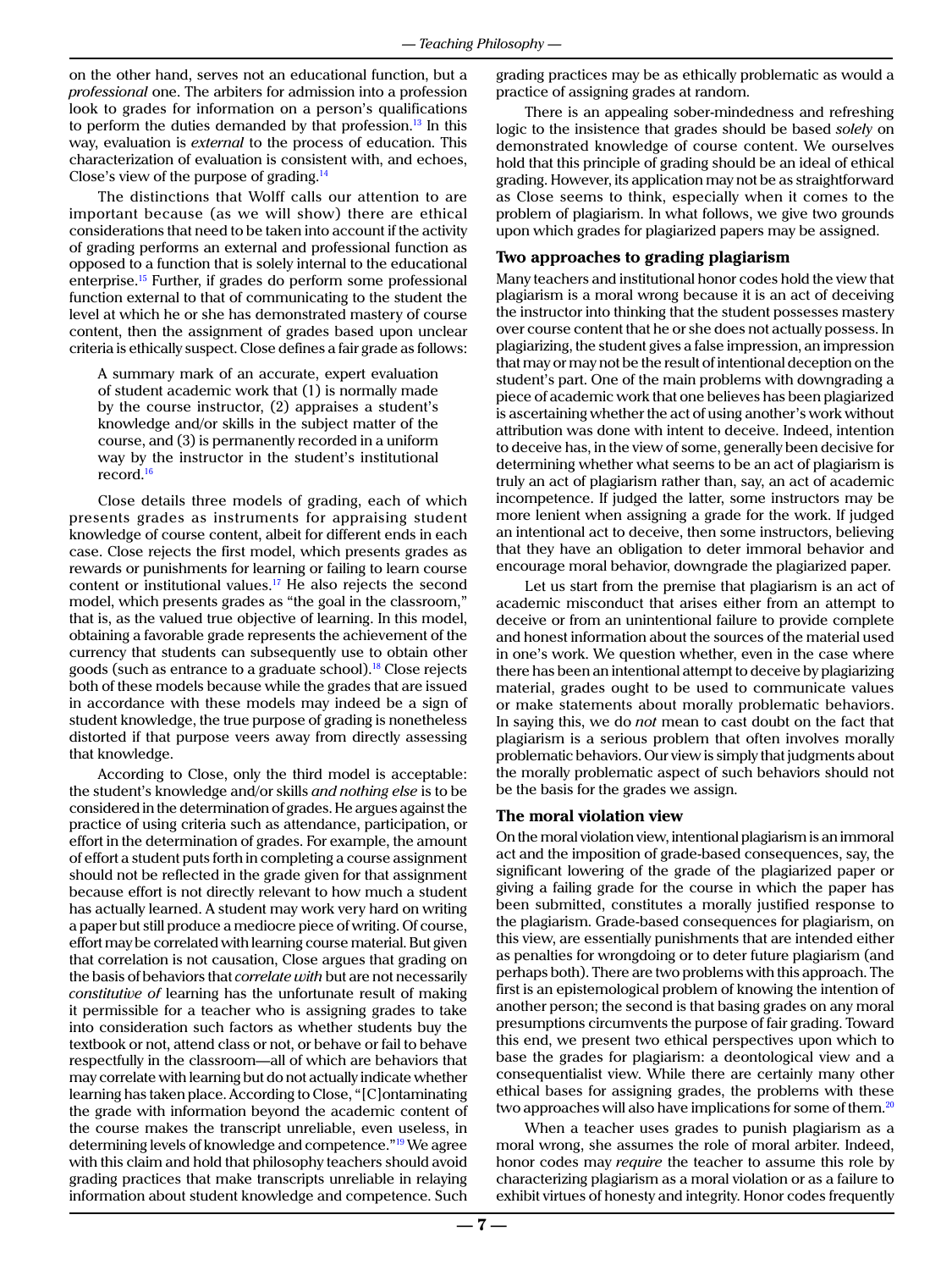require the teacher to submit evidence to an honor council and to assign a punitive grade to the offending student. The teacher is thus placed in the position of amateur detective who may, for example, call a plagiarizing student in for a conference in an attempt to determine (1) whether the student understood the assignment and its accompanying expectations and (2) whether the student's intention in submitting the plagiarized work was to misrepresent the submitted work as entirely his or her own. Cast in this role, according to a deontological perspective on plagiarism, the teacher's key concern is to find out whether the student *intended* to plagiarize.

Imagine that Professor Malcolm Meriweather has two students, Sally and Bert, who have each submitted plagiarized papers. Both students have been notified that Professor Meriweather is going to give them a zero for the assignment in which the plagiarism occurred. Sally comes to talk with the professor, says she did not mean to plagiarize, and makes a persuasive case that she did not understand how to go about citing sources, but was just afraid to ask questions in class. Bert, in his interview, also claims that his plagiarism was unintentional, that he did not understand citation practices, etc., and states that he certainly did not mean to cheat in any way. Let us further imagine that Sally convinces Professor Meriweather but Bert does not. Sally's story is delivered with apparent sincerity and satisfies the professor's "truth-sensor," so to speak; it has "truthiness." However, Bert has an odd, socially awkward demeanor that, in the best of circumstances, makes his stories sound disconnected. His self-doubt, which his close friends and family recognize is actually a form of internal critical examination, often gives others the unfortunate impression that he does not believe what he himself is saying. In the end, the professor has no trouble believing Sally and not believing Bert.

But, let us imagine, that Sally *is lying* and Bert *is actually telling the truth*. Sally is articulate while Bert second-guesses himself. If we see plagiarism as the breaking of a moral principle that requires punishment, we need to know what a person *intended* to do and not merely what the person did. However, intent is not something teachers should have to determine in order to assign a grade. Of course, teachers, like most people, often think they can tell when someone is lying and when they are telling the truth. But if such a scenario ever actually happens (and we think it does), a teacher could end up rewarding a student who is a good liar and punishing a student who is a bad truth-teller. Since this outcome would obviously be unfair, any grading system that depends on knowing the intentions of the student would be unfair as well.

But what if the basis for punishing a plagiarized paper with a low grade is meant to deter students from plagiarizing? If acts of plagiarism were to become common, the consequences would, generally speaking, be socially deleterious. In this consequentialist basis for grading plagiarism, it is unimportant whether the plagiarism was intended or not and so the teacher need not examine the contents of a student's mind. The epistemological problem, then, does not apply. However, the problem is that there may be a few students who, in Close's words, are thrown "to the unfairness wolves.["21](#page-10-20) Grading in this way is not fair to those students whose act, in the absence of being caught, would not have had any deleterious effects on anyone. The result is that even if plagiarism could be diminished by taking a consequentialist grading approach, it would not be fair. Each student should be treated as an individual, not as an unfortunate casualty of the attempt to promote greater good.

It is the belief of the authors that *any* moral grounding for penalizing plagiarism through grades is morally suspect. A student may behave in an obnoxious or otherwise morally repugnant manner, but to assign a grade for anything other

than competence in the course material would be wrong. On the one hand, teachers should not use grades to punish, or reward, intentions to break or follow moral rules. Because it is often impossible to determine motivations or intentions, to assign grades based upon speculation regarding a student's motives is epistemologically suspect. On the other hand, to give a low grade or a zero to a plagiarized paper as a punishment to deter future acts places deterrence ahead of fairness; it is to use grades instrumentally to achieve an outcome that the teacher deems morally desirable rather than assign grades as an expert evaluation of course mastery. Setting up the teacher as a moral arbiter who will punish or reward behavior based on moral ideals seems fraught with presumptions about the moral rectitude of teachers in general. If we do assign a lower grade to plagiarism, we should do so because of some other feature of the situation, such as the student's failure to exhibit course mastery. In order to be fair, only academic relevance should determine our grading practices.

#### **The course mastery view**

In the course mastery view, plagiarism is viewed as evidence of a failure of the student to demonstrate mastery of the course content. No other factors are to be considered in grading plagiarized work. Regardless of the morality of cheating, someone who has plagiarized only a small part of her paper may still have exhibited a mastery of the course content sufficient to warrant a grade comparable to work that has not been plagiarized. Gary Chartier agrees:

The PAE [principle of academic exclusivity] does not license an instructor to withhold all credit for an assignment unless she reasonably believes the entire assignment is not the submitting student's work or cannot reasonably and conveniently determine which part is and which part is not the student's work."[22](#page-10-21)

It may seem counterintuitive that a plagiarized paper ought to get, say, a "B," while another paper that has *not* been plagiarized at all should get the same grade. However, on this view, such a result is not only possible but also warranted and justified.

To illustrate how this view works, consider the following scenario. A student, George, writes a paper in which he copies several sentences from a well-known website to help him explain a concept. He fails to cite the sentences that were not his own and submits the paper. Professor Meriweather recognizes the plagiarized sentences. Rather than giving the paper a zero, Professor Meriweather reads the remainder of the paper and judges it according to whether the un-plagiarized portions of the paper show that George has mastered the course material, even though the paper certainly would have been stronger had he been able to fully explain the concept in question in his own words. Professor Meriweather could speak to George about the plagiarized sentences, and explain that the paper would have been stronger had George not plagiarized. Professor Meriweather might then coach George on how to explain the concept in his own words, and then coach him on how to cite properly. What is important here is not George's intentions but whether and to what extent the paper demonstrates course mastery.

 Let us consider another scenario. A student, Maura, writes a paper for another student, Patrick. Patrick submits the paper as his own but carefully reads the paper Maura has written for him (after all, he paid her for her work and wants to ensure that the paper is of sufficiently high quality). In reading the paper, he commits to memory the claims and arguments of the paper. Professor Meriweather suspects that Patrick has cheated and questions Patrick about the paper, not to determine his motives, but to test him on his knowledge of the material, which Patrick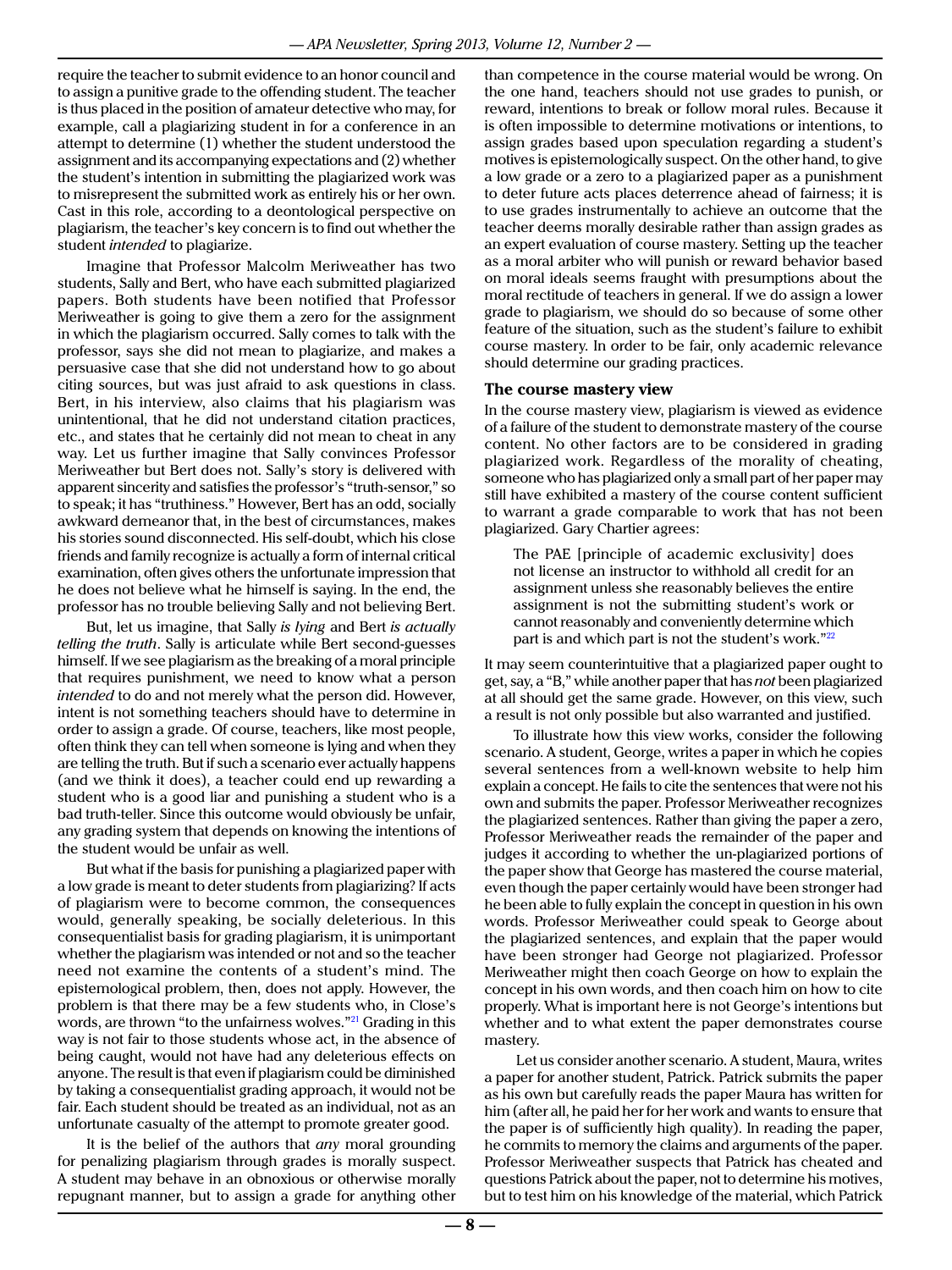purports to have demonstrated in the paper. Patrick details the claims and arguments of the paper in his conversation with Professor Meriweather and seems to have a clear knowledge of the subject with which the paper deals. On the course mastery view, Patrick's intentions are not important but what is important is that he seems to have learned that part of the content of the course relevant to the assignment of the paper. If we take mastery of course content alone to be the determining factor in deciding Patrick's grade, then the professor should grade Patrick's/Maura's paper as equal to other papers in the class about which there was no suspicion regarding their authors' possible cheating. However, one could object that Patrick's memorizing does not really count as learning, or that the product being evaluated was, in fact, not his paper but his conversation with his professor. But such objections do not effectively refute the course mastery view; rather, they raise questions about what constitutes learning and which products demonstrate course mastery.

Close does not say much about how to deal with academic honesty except to argue that it should not be graded punitively, and should be dealt with at the institutional level rather than at the course level. As a result, we are confronted by two sets of conflicting intuitions: (1) that grading on course mastery seems right but is insensitive to misrepresentation and (2) that the common practice of grade-based punishment for morally bad behavior addresses misrepresentation, but corrupts the purpose of fair grading. In short, even though it does seem counterintuitive that we should treat Patrick and Maura's paper as equivalent to other students' papers, factoring moral aspects into the grading seems wrong. The result seems to be an impasse. In the following section, we shall try to break this impasse by presenting a view that preserves the benefits of the course mastery view, while at the same time staying true to our intuitions that plagiarized work should receive a low grade.

#### **Plagiarism and skill-based grading**

As teachers, most of us would like to think we are teaching our students the difference between right and wrong as well as teaching them course content. We believe that we perform an important social function and that it is crucial to this social aim that our students learn to present themselves honestly. Since grades are what teachers deal with on a daily basis, it seems intuitively correct that grades are an appropriate basis by which to encourage academic honesty and discourage academic dishonesty (though, as we have shown, this may not be the case upon further examination). Additionally, writing is a fundamental skill relevant to the course work of many college classrooms, especially those in the humanities. And necessary to the learning of this skill is the practice of producing *one's own written work*. In other words, learning to write is learning to write in one's own words and learning how, when one wants to make use of others' works and words, to use references and citations according to the standards of accepted convention. These concerns are important in trying to reconcile the moral violation view and the course mastery view.

We are left with the question of how best to treat cases of plagiarism when they occur. Institutional structures are often in place. However, such structures, and the measures they require, may do little to lessen the burden on teachers, and, as we noted at the beginning, do not offer adequate responses to difficult questions regarding grading plagiarism. The process of meeting students individually, implicitly pressuring them to admit to an ethical violation, seems unnecessarily confrontational and time-consuming, the latter of which is particularly ironic, given that an instructor will be expending time and effort on a student who has not even properly done the assignment. Conversely, immediately referring offenses, however small in scale, to

an honor council may not be considering the student's best interests. Such actions may have a chilling effect and students and professors may miss opportunities to cultivate skills of questioning and dialogue in helping students understand appropriate citation of others' ideas.

What, besides the immorality of plagiarism, could justify either giving no credit for a particular assignment, or failing a student for the entirety of a course, no matter how much of a paper that student has copied? In a court of law, if a litigant lies once, the judge might very well decide to throw out all of the person's testimony. How can you believe someone who has lied once? A judge's disregarding all of someone's testimony who has only lied a little bit is not so much a moral issue as it is a practical one. In a court of law, it is crucial that people tell the truth because the judge and jury were not present at the time of the events in question, and so must rely on the truth of what someone says, and presume judicial honesty as an essential element in the court proceedings. Similarly, when a student presents the work of another as his or her own, would a teacher be justified in doubting the veracity of all of the work? Just as we might reasonably doubt *all* of a litigant's testimony if that litigant lied once, perhaps we are justified in giving a zero to a paper that has even a relatively small amount of plagiarism.<sup>[23](#page-10-22)</sup> Such a view might seem to collapse back into the moral violation view, for it seems to place a moral value or character trait, namely, honesty, at the apex of our concern when grading plagiarism. But this view does not justify penalizing plagiarized work because the fabric of trust has been compromised and is a moral wrong. Rather, it is based on the view that it is the job of a teacher to give grades based on a demonstration of course mastery. The dishonesty involved in the downgraded plagiarized work is not in and of itself condemned as such, nor is the condemnation moral in nature.

Fair grades should reflect the assessment of course mastery, and this includes the assessment of writing skills. Thus, in determining a grade for a paper a teacher should consider whether the student has demonstrated competence in writing a paper. Such competence can be judged highly only if the writer has written his or her own words. The evaluation of such competence is independent of how, morally, one views the presenting of someone else's work as one's own. Failure to demonstrate competence in writing *could* result in disqualification by way of a zero on the paper in the same way an athlete may be disqualified for not performing some basic task in an athletic event, such as using a baseball bat to hit the ball in a baseball game (as opposed to using one's hands). In other words, we might use grades to penalize the failure to master the skill of writing in one's own words, which may be reflected by one's plagiarism, provided that we do not penalize *because* we judge the act of plagiarism to be immoral.

How does this bear on the problem of Patrick and Maura? Though Patrick seems to have mastered some elements of the course content, he has not mastered what is arguably the most important skill of writing a paper: to write it in his own words and give credit according to convention, as is appropriate. Thus, giving Patrick's paper a low grade, or even withholding all credit, may be justified. But the reason for the down-grading of the plagiarized work is the failure of the student to exhibit a skill that is a legitimate part of the course in which the work is done—the skill of presenting views that are one's own while at the same time exhibiting the skill of source attribution regarding the incorporation of any material in the work that is not one's own.[24](#page-10-23)

We have presented a basis upon which to grade plagiarized work, one that does not depend upon a moral judgment. We have argued that using grades to penalize plagiarism may

**— 9 —**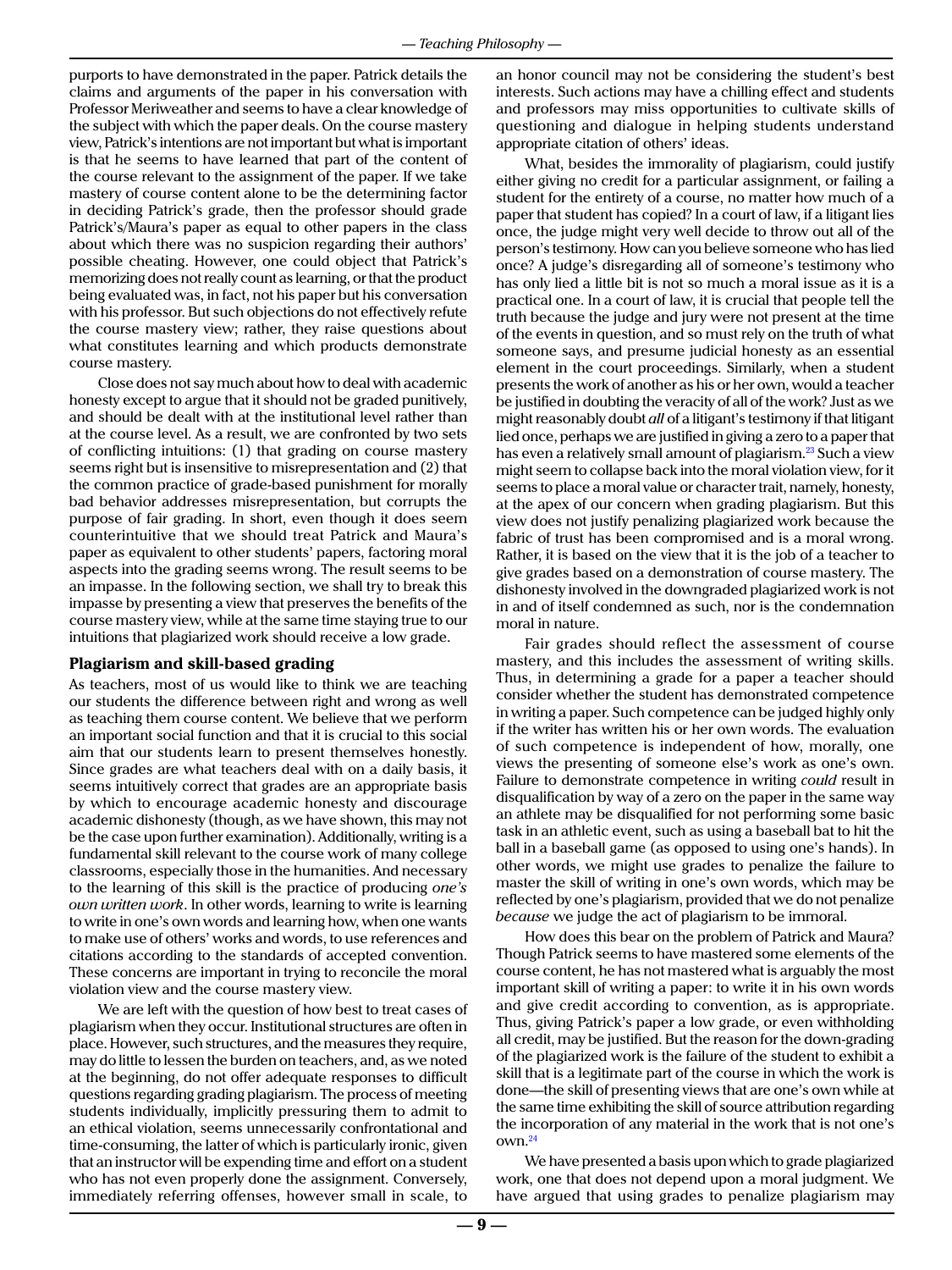be justifiable provided that those grades are not assigned according to judgments concerning the morality of the act of plagiarism but rather according to the judgment of whether the plagiarized material reflects, on the part of the student who has handed in that material, his or her mastery of one of the skills we consider to be essential to most courses that we teach: the skill of presenting one's own academic work. Our ultimate aim has been to question the grounds upon which we base our decisions when we assign grades to plagiarized work. We hope this paper provokes further thought and discussion on grading practices and plagiarism.

#### **Notes**

- <span id="page-10-0"></span>1. Linda B. Nilson, *Teaching at Its Best: A Research-Based Resource for College Instructors*, 3rd ed. (San Francisco, CA: Jossey-Bass, 2010), 82.
- <span id="page-10-1"></span>2. See *History and Traditions*, The College of William & Mary, <http://www.wm.edu/about/history/index.php>(November 29, 2012).
- <span id="page-10-2"></span>3. To appropriately characterize honor codes and the use of grades in relation to academic dishonesty, we surveyed the policies at our own institutions and the twenty-eight honor codes/integrity systems and policies listed as "Featured" (and thus identified as model policies for academic integrity) by the International Center for Academic Integrity. [http://www.](http://www.academicintegrity.org) [academicintegrity.org](http://www.academicintegrity.org).
- <span id="page-10-3"></span>4. Daryl Close, "Fair Grades," *Teaching Philosophy* 32, no. 4 (December 2009).
- <span id="page-10-4"></span>5. Francis Schrag, "From Here to Equality: Grading Policies for Egalitarians," *Educational Theory* 51, no. 1 (Winter 2001): 68.
- <span id="page-10-5"></span>6. Close, "Fair Grades," 368.
- <span id="page-10-6"></span>7. Steven Cahn, *Saints and Scamps: Ethics in Academia*, 25th Anniversary Edition (New York: Rowman & Littlefield Publishers, Inc., 2011).
- <span id="page-10-7"></span>8. Robert Paul Wolff, "A Discourse on Grading," *Philosophy of Education: An Anthology*, ed. Randall Curren (Malden, MA: Blackwell Publishing, 2007), 459–64.
- <span id="page-10-8"></span>9. Wolff, "A Discourse on Grading," 459.
- <span id="page-10-9"></span>10. Ibid., 461.
- <span id="page-10-10"></span>11. Ibid., 460.
- <span id="page-10-11"></span>12. Ibid., 461.
- <span id="page-10-12"></span>13. Ibid., 462.
- <span id="page-10-13"></span>14. See Close, "Fair Grades," 368, where he discusses the informational nature of grades. See also Gary Chartier, "Truth-Telling, Incommensurability, and Ethics of Grading," *Brigham Young University Education and Law Journal* 37 (2003).
- <span id="page-10-14"></span>15. Whether grades do indeed serve a valuable professional function and can effectively communicate information about a person's abilities and professional qualifications is an open question. The perception that grades function in this way is what is at stake here.
- <span id="page-10-15"></span>16. Close, "Fair Grades," 363.
- <span id="page-10-16"></span>17. Ibid., 365.
- <span id="page-10-17"></span>18. Ibid., 367.
- <span id="page-10-18"></span>19. Ibid., 369.
- <span id="page-10-19"></span>20. Of course, plagiarism can be judged morally wrong on deontological grounds, and yet assigned a grade on consequentialist grounds. In the paper, we are assuming that assigning a low grade as retribution for a moral wrong can be called a "deontological" basis for determining the grade, and assigning a grade in order to deter plagiarism is a "consequentialist" basis for determining the grade.
- <span id="page-10-20"></span>21. Close, "Fair Grades," 367. The quote is actually making a different point about consequentialist grading, but the phrase is apt in this case as well.
- <span id="page-10-21"></span>22. Gary Chartier, "Truth-Telling, Incommensurability, and Ethics of Grading," *Brigham Young University Education and Law Journal* 37 (2003): 18. The PAE, Chartier says, "requires that,

as far as possible, all nonacademic factors be excluded from consideration when instructors determine grades."

- <span id="page-10-22"></span>23. A court of law is relevantly *different* from a classroom because in the former a great deal more is at stake than in the latter. For one thing, in a court of law, an oath of honesty is taken that is absent in a classroom situation. However, the analogy we present in the paper points to the relevance of misrepresentation in both cases, not the importance of trustworthiness per se. Just as presenting testimony presumed true in a court of law implicates the believability of a story about events, so presenting work presumed to be the student's own in a paper implicates the believability of the rest of the paper containing the student's own work. In short, just as a judge would be reasonably justified in doubting the veracity of testimony that contained only one established lie, a teacher would be reasonably justified in doubting that the rest of a paper that contained only a small amount of plagiarism was in fact the student's own work; work that is essential to the evaluation of that student's level of course mastery.
- <span id="page-10-23"></span>24. There is some analogy here to the performance theory of art that defines an artwork according to the quality of its performance as much as on its aesthetic properties. Denis Dutton has argued that what makes forging an artwork wrong is that it misidentifies the performance of the work. Sherrie Levine has re-photographed photographs taken by other photographers, such as Edward Weston and Walker Evans, toying with the concept of art *as performance*, the effect of which was in part to highlight its importance. Similarly, we believe that a definition of academic writing should include at least implicitly—the idea that the writer has *performed* the act of writing consistent with practices indicative of intellectual integrity.

#### **Bibliography**

Cahn, Steven. *Saints and Scamps: Ethics in Academia, 25th Anniversary Edition*. New York: Rowman & Littlefield Publishers, Inc., 2011.

Chartier, Gary. "Truth-Telling, Incommensurability, and Ethics of Grading." *Brigham Young University Education and Law Journal* 37 (2003): 37–81.

Close, Daryl. "Fair Grades," *Teaching Philosophy* 32, no. 4 (December 2009): 361–98.

Nilson, Linda B. *Teaching at Its Best: A Research-Based Resource for College Instructors*, 3rd ed. San Francisco, CA: Jossey-Bass, 2010.

Schrag, Francis. "From Here to Equality: Grading Policies for Egalitarians." *Educational Theory* 51, no. 1 (Winter 2001): 63–73.

Robert Paul Wolff. "A Discourse on Grading." *Philosophy of Education: An Anthology*, edited by Randall Curren, 459–64. Malden, MA: Blackwell Publishing, 2007.

# **Book Review**

### *Wittgenstein on the Human Spirit*

Yuval Lurie (Amsterdam: Rodopi, 2012). Soft cover. 276 pp. ISBN: 978-90-420-3517-1.

### **Reviewed by Arnon Cahen** *Haifa University*

To many contemporary readers, Wittgenstein's remarks on culture, civilization, value, character, spirit, myth, magic, and religion are highly obscure, contentious, and outdated, and his comments about Jews are straightforwardly offensive. It is tempting then to dismiss these remarks (e.g., in *Culture and Value*) as of little interest or value beyond the potential light they may shed on Wittgenstein's somewhat unconventional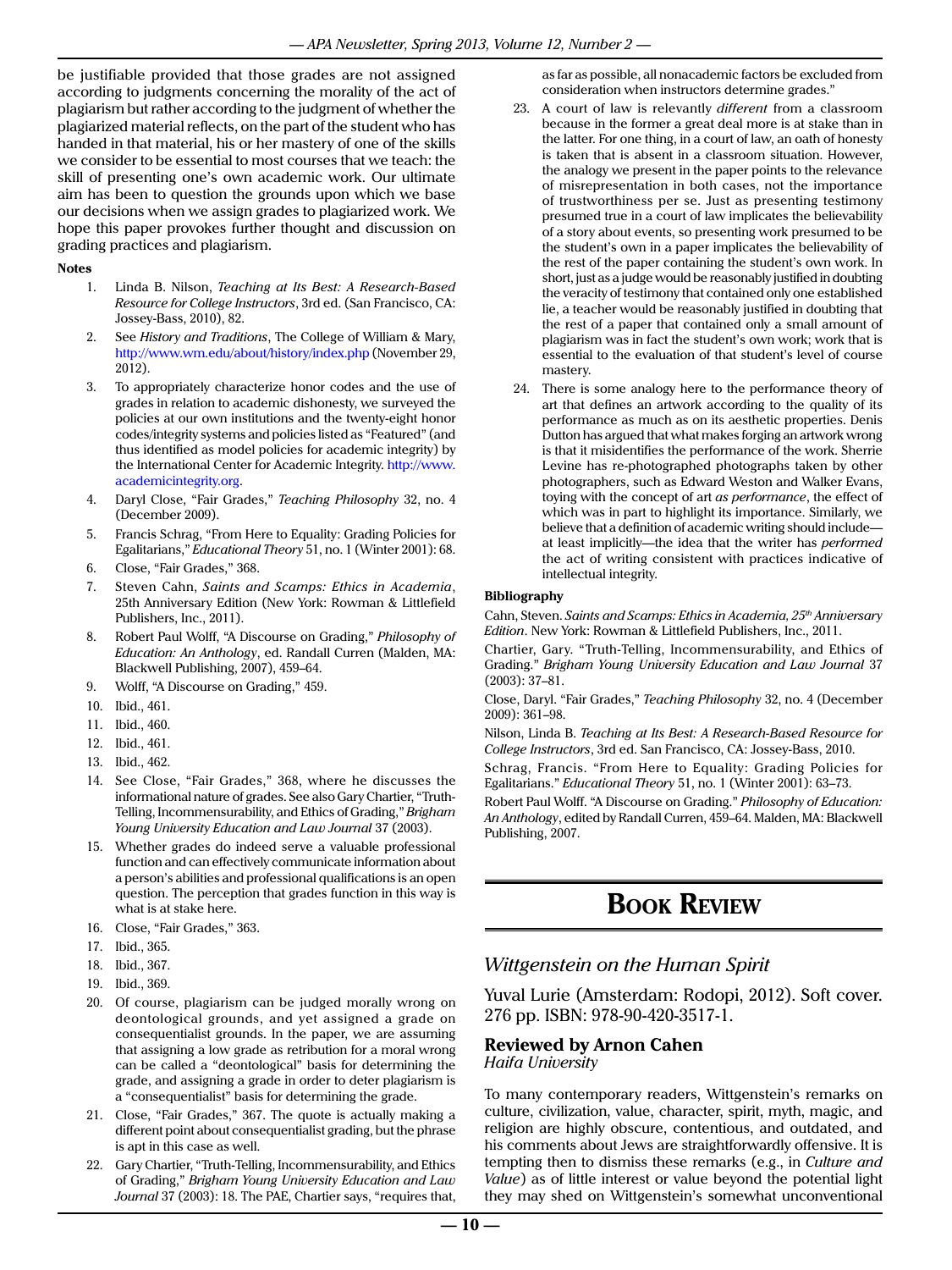psychology and the unfortunate period of human history in which he wrote—a period of dramatic social and political upheaval rife with anti-Semitism. Others who are familiar with Wittgenstein's significant contributions to analytic philosophy philosophy of language, mind, mathematics, etc.—may find his musings about such topics altogether tangential and devoid of philosophical import.

It is therefore a significant accomplishment, and one of the central contributions of his book, that Lurie manages to provide an engaging and insightful philosophical elucidation of Wittgenstein's rather opaque remarks in a way that dispels such misconceptions. Throughout his text, Lurie repeatedly demonstrates significant cross-pollination between Wittgenstein's thoughts about these relatively obscure topics and his more familiar and debated contributions to analytic philosophy. Lurie suggests that major transformations in Wittgenstein's philosophical methodology (e.g., his transition from engaging in philosophical analyses to providing conceptual clarifications) as well as in his philosophical thinking (e.g., his dismissal of prototypes in favor of family resemblance and his rejection of his earlier "picture theory" of meaning in favor of a notion of "meaning as use") can all be better understood in light of developments in his thinking about culture, society, and the human spirit, as well as his evolving confrontation with his own Jewish identity. Thus Lurie validates von Wright's assurance, in the foreword to *Culture and Value*, that "these notes can be properly understood and appreciated only against the background of Wittgenstein's philosophy and, furthermore, that they make a contribution to our understanding of that philosophy" (Georg Henrik von Wright, Forward to the first edition, 1977, p. x).

Beyond successfully dispelling the misconception that Wittgenstein's remarks about these topics are independent of his general philosophical work and revealing their philosophical value, two additional aspects of Lurie's work are particularly noteworthy. First, the book provides an intimate examination of some of Wittgenstein's deepest existential concerns and struggles, their interrelations, and their philosophical significance. Chief among them is Wittgenstein's concern that "a spiritual state of disintegration and mellowing . . . has overtaken the high and great culture of the West" (125), and his accompanying fear that he has been left behind—as a mere vestige of this great culture—thus, bound to be misunderstood and incapable of experiencing the practices, innovations, and creative endeavors of the modern world as in any way spiritually meaningful. He is deeply suspicious and even resentful of the West's growing obsession with science, intellect, and progress, which he perceives as threatening to disenchant nature and hollow out all of human value. It is a threat with which he is intimately familiar as he struggles to reconcile his wish to live a religious and deeply spiritual life while also adopting a modern scientific worldview. An additional source of anxiety is Wittgenstein's conflict, guilt, and self-deprecating attitudes towards his "Jewish spirit"—a spirit that, he believes, prevents him from attaining true genius and forces him to remain, at most, a great talent. Throughout the book, Lurie emphasizes the profound ways in which these personal concerns were shaped by his philosophical methodology and his thinking about a wide range of topics, from perception, to meaning, aspect- and meaning-blindness, rule-following, and much more.

The second noteworthy aspect of the book is the perspective it provides on the tumultuous events of the early twentieth century—the devastating fallout of the First World War, the dissolution of the Austro-Hungarian Empire, the spread of fascism and of anti-Semitism, and the rise of modernism as expressed in industry, science, and the arts—all this through

the eyes of one of the greatest thinkers of the time. Again, the degree to which these developments affected Wittgenstein's general approach to philosophy is striking.

The book is organized into three sections, each containing an insightful discussion of themes that Lurie identifies in Wittgenstein's writings: (1) Wittgenstein's rather disparaging, anti-Semitic comments on the spirit of Jews, (2) Wittgenstein's quasi-Spenglerian comments on the contrast between culture and civilization, and (3) Wittgenstein's remarks on magic, myth, and religion in reaction to Frazer's *The Golden Bough*. Lurie helpfully opens each section with a general introduction of the issue along with a selection of relevant quotations. Each of the sections can be read independently, and each provides sufficient material for extensive reflection. Nonetheless, a common thread runs through the book so that its full power can be most appreciated when having the three sections jointly in view. To use Wittgenstein's phraseology, Lurie is engaged in "clarification" and is providing us a "perspicuous representation" of this central theme by introducing us to three of its distinct expressions.

The emerging sense is that Wittgenstein's seemingly disjointed reflections are different attempts to express his anxiety in the face of modernity and his personal longing for, and mourning of the loss of, both traditional ways of life and spiritually meaningful attitudes toward the world. He does so by drawing a distinction between two creative spiritual forces, one of which is in decline while the other is in ascent. The first spiritual force he variously describes as artistic, creative, authentic, natural, courageous, expressive, and soulful. It is expressed in innovations and practices that aspire to the "lofty and eternal" and that form, preserve, and bring about the advancement of a culture. It is a spiritual force that, he maintained, is essentially non-Jewish. It underlies our natural and authentic sense of awe and wonder at the mysterious nature of the world and the enigmatic meaning of life. It is also a spiritual force that we share with other human beings and underlies our ability to grasp the cultural practices of the ancients and of members of different cultures as spiritually meaningful. It is this spiritual force that Wittgenstein perceives as being under threat.

The second spiritual force is described by Wittgenstein as intellectual, abstract, inauthentic, contrived, uninspired, lacking in soul and character, purely instrumental, and is expressed in the pursuit of science, the development of technology, and the continuous quest for *progress*. This force is, Wittgenstein maintains, also essentially Jewish and underlies culturally meaningless and spiritually void creative efforts consisting of mere elaborations, refinements, and clarifications of what is already present. It promotes a disenchanted attitude toward nature and the world and the establishment of a civilization rather than a culture.

Thus, in the first section of the book, "The Spirit of Jews," Lurie identifies the distinction between these two spiritual forces in Wittgenstein's particularly disturbing and denigrating comments on the spiritual nature of *Jews* as contrasted with the spiritual nature of *non-Jews*. Wittgenstein describes the Jewish spirit as unpoetic, cunning, secretive, intellectual, and inauthentic rather than as artistic and cultured. "[I]n all contexts of reflection on Jews, Wittgenstein describes the Jews' involvement in cultural affairs as a parasitic intellectual intrusion by a people lacking a genuine spiritual nature of their own, and therefore lacking powerful creative abilities" (29). Furthermore, this "intrusion" is seen as having profound adverse effects: "Works of art become more sophisticated, refined, titillating, and abstract, but also less spiritually inspired, uplifting, powerful, and profound. They no longer manifest the ability or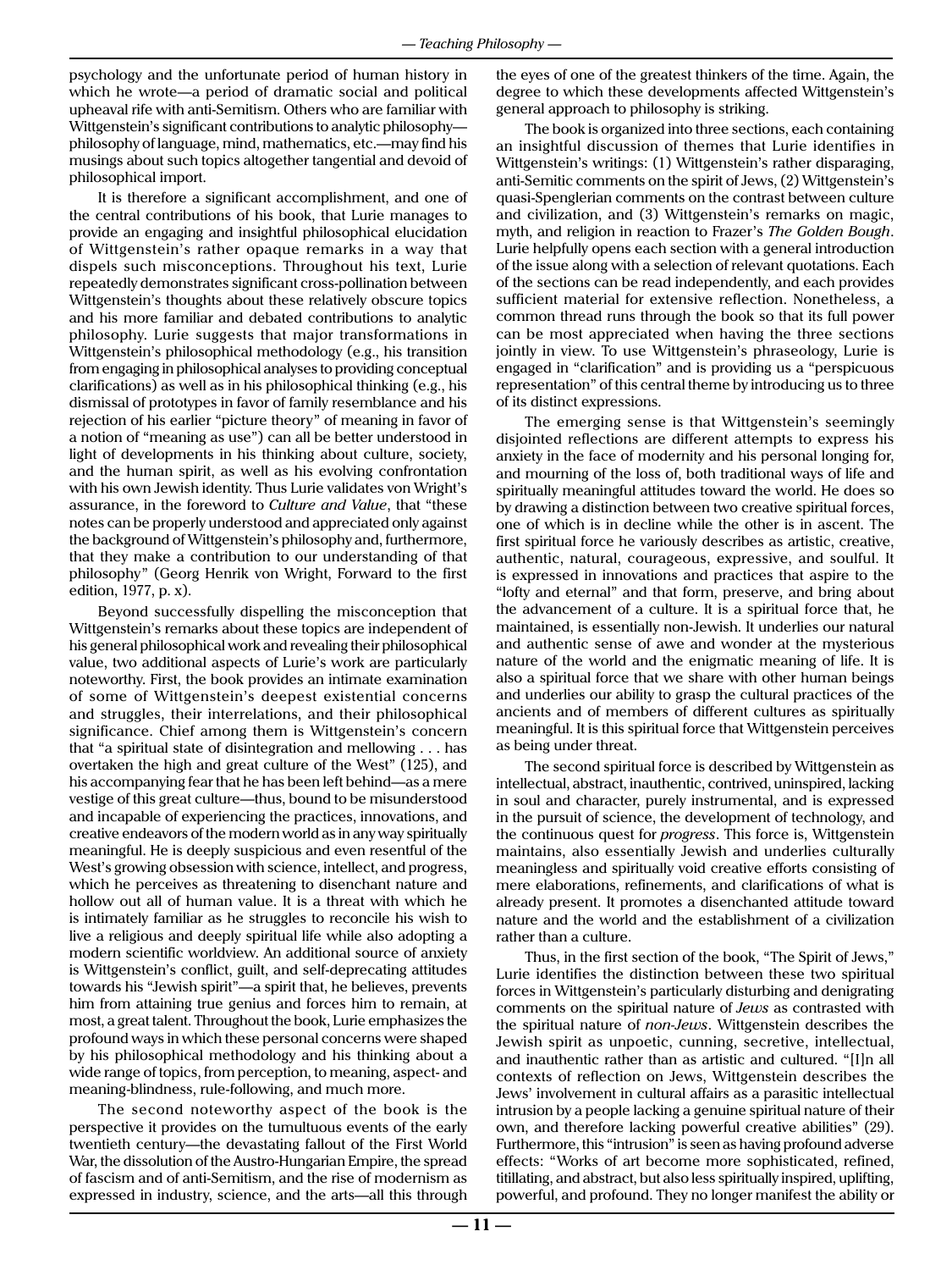even a desire to reach out to something lofty and eternal" (135). Such is the impact of the Jewish spirit that Western society as a whole "begins to mirror the attributes of intellect, becoming more universal and more abstract, and thus also less powerful, less deep, and more divorced from Nature" (ibid.). The Jewish spirit, then, is the force underlying the disintegration of the high and great culture of the West.

In the second section, "The Spirits of Culture and Civilization," Lurie argues that, circa 1931, Wittgenstein came to realize the harmful nature of his remarks, and the contemptible company for whom they resonated, and abandoned further commentary on the spirit of Jews. Nonetheless, he retained a distinction between two opposing spiritual forces having the same characteristics as before. Influenced by Spengler's popular *The Decline of the West* (which came out shortly after World War I) he expressed the distinction as between a spirit giving rise to *culture* (formerly the non-Jewish spirit) and a spirit giving rise to *civilization* (formerly the Jewish spirit). He sympathized with Spengler's view that Western culture was at its final stage—progressively transforming into a civilization. "The spirit of modern human beings is that of civilized human beings. It is at once contrived and sophisticated, lacking in depth and lofty inspiration, removed from both nature and God. It is a spirit that is all intellect and no soul" (98)—one that Wittgenstein sees both as foreign to himself, and as imposing itself on Western culture with deleterious effects.

In the final section, "The Common Spirit of Human Beings," Lurie exemplifies Wittgenstein's distinction between the two spiritual forces by attending to Wittgenstein's remarks on Frazer's *The Golden Bough*. The distinction is now drawn between the spirits underlying *instrumental* practices, which are amenable to theoretical scientific explanation, and purely *expressive* practices, the significance of which can only be "shown." Wittgenstein rejects Frazer's attempt to characterize the rituals of the ancients as "faulty ways of reasoning" and those observing them as ignorant peoples. Rather, he contends, the practice of magic, the telling of myths, and the observance of religion are expressive practices. As such, they can no more be in error than is crying in response to pain. They are not based on reasoning and, *a fortiori*, cannot manifest faulty reasoning. Those observing these rituals are no more ignorant than is an angry Wittgenstein beating the ground with his stick. His beating the ground is an *expression* of his anger. It is an instance of what he calls "instinct-actions," and he thinks all expressive rituals and practices are elaborations on such actions. "They arise from natural inclinations on our part to express what concerns us" (173).

In missing this point, Frazer personifies the spirit of cultural decline that Wittgenstein so abhors. For Wittgenstein, not only does Frazer mischaracterize the nature of such rituals and practices but, in doing so, he also shows himself blind to the common human spiritual nature that is expressed in these practices. He is mesmerized by the deceit of modernity (and civilization) that sees the world through scientific spectacles. He is therefore "meaning-blind"—blind to the expressive and spiritual significance of these practices—a blindness that, Wittgenstein worries, will overcome us all as culture disappears altogether.

In sum, not only has it been a great pleasure to read Lurie's book, I found its themes to be as relevant today as they were to Wittgenstein during his own lifetime. Lurie's discussion of Wittgenstein's obscure remarks is not only a significant contribution to Wittgenstein scholarship but it manages to bring to life questions about culture, value, myth, religion, and science in a way that can and should inform our *personal* attitudes toward these deeply meaningful topics.

The book is very clearly written and does not require prior acquaintance with Wittgenstein's philosophy. As a result, it should be accessible to a wide audience, both of academics and of the general public interested in deepening its understanding of philosophy, Wittgenstein, and early twentieth-century thought and culture. Finally, I recommend Lurie's book as a useful supplement to both undergraduate and graduate level courses on any aspect of Wittgenstein's philosophy as it provides rare insight into the underpinnings of his philosophical worldview.

#### **Acknowledgements**

This work was completed with the support of a post-doctoral research fellowship at the philosophy department of Haifa University. I would also like to thank Joshua Weinstein for very helpful comments on a previous version of this review.

# **List of Books Received**

Arthur, Richard T.W. *Natural Deduction. An Introduction to Logic with Real Arguments, a Little History and Some Humor*. Peterborough, ON: Broadview Press, 2011.

Bailey, Andrew and Robert M. Martin, eds. *First Philosophy, Concise Edition*, 2nd ed. Peterborough, ON: Broadview Press, 2012.

Baz, Avner. *When Words Are Called For: A Defense of Ordinary Language Philosophy*. Cambridge: Harvard University Press, 2012. Bilgrani, Akeel. *Self Knowledge and Resentment*. Cambridge: Harvard University Press, 2006.

Bupp, Nathan, ed. *Meaning and Value in a Secular Age: Why Eupraxsophy Matters. The Writings of Paul Kurtz*. Amherst, NY: Prometheus Books, 2012.

Copenhaver, Brian P. and Lodi Nauta, eds. and trans. *Lorenzo Valla: Dialectical Disputations*, Volume 1: Book I; Volume 2: Books II and III. Cambridge: Harvard University Press, 2012.

DiCarlo, Christopher W. *How to Become a Really Good Pain in the Ass: A Critical Thinker's Guide to Asking the Right Questions*. Amherst, NY: Prometheus Books, 2011.

Gedge, Elisabeth T. and Wilfrid J. Waluchow. *Readings in Health Care Ethics*, 2nd ed. Amherst, NY: Prometheus Books, 2011.

Green, Abigail. *Moses Montefiore: Jewish Liberator, Imperial Hero*. Cambridge: Harvard University Press, 2012.

Halliday, Paul D. *Habeas Corpus: From England to Empire*. Cambridge: Harvard University Press, 2012.

Hamid Dabashi. *Shi'ism: A Religion of Protest*. Cambridge: Belknap Press of Harvard University Press, 2012.

Harris, Paul. *Trusting What You're Told: How Children Learn from Others*. Cambridge: Belknap Press of Harvard University Press, 2012.

Kellogg, Michael K. *The Greek Search for Wisdom*. Amherst, NY: Prometheus Books, 2012.

Parsons, Keith. *Rational Episodes: Logic for the Intermittently Reasonable*. Amherst, NY: Prometheus Books, 2010.

Putnam, Hilary. *Philosophy in an Age of Science*. Cambridge: Harvard University Press, 2012.

Saul Levmore and Martha C. Nussbaum, eds. *The Offensive Internet: Speech, Privacy, and Reputation*. Cambridge: Harvard University Press, 2012.

Tanney, Julia*. Rules, Reason, and Self-Knowledge*. Cambridge: Harvard University Press, 2012.

Tucker, Aviezer. *Plato for Everyone*. Amherst, NY: Prometheus Books, 2013.